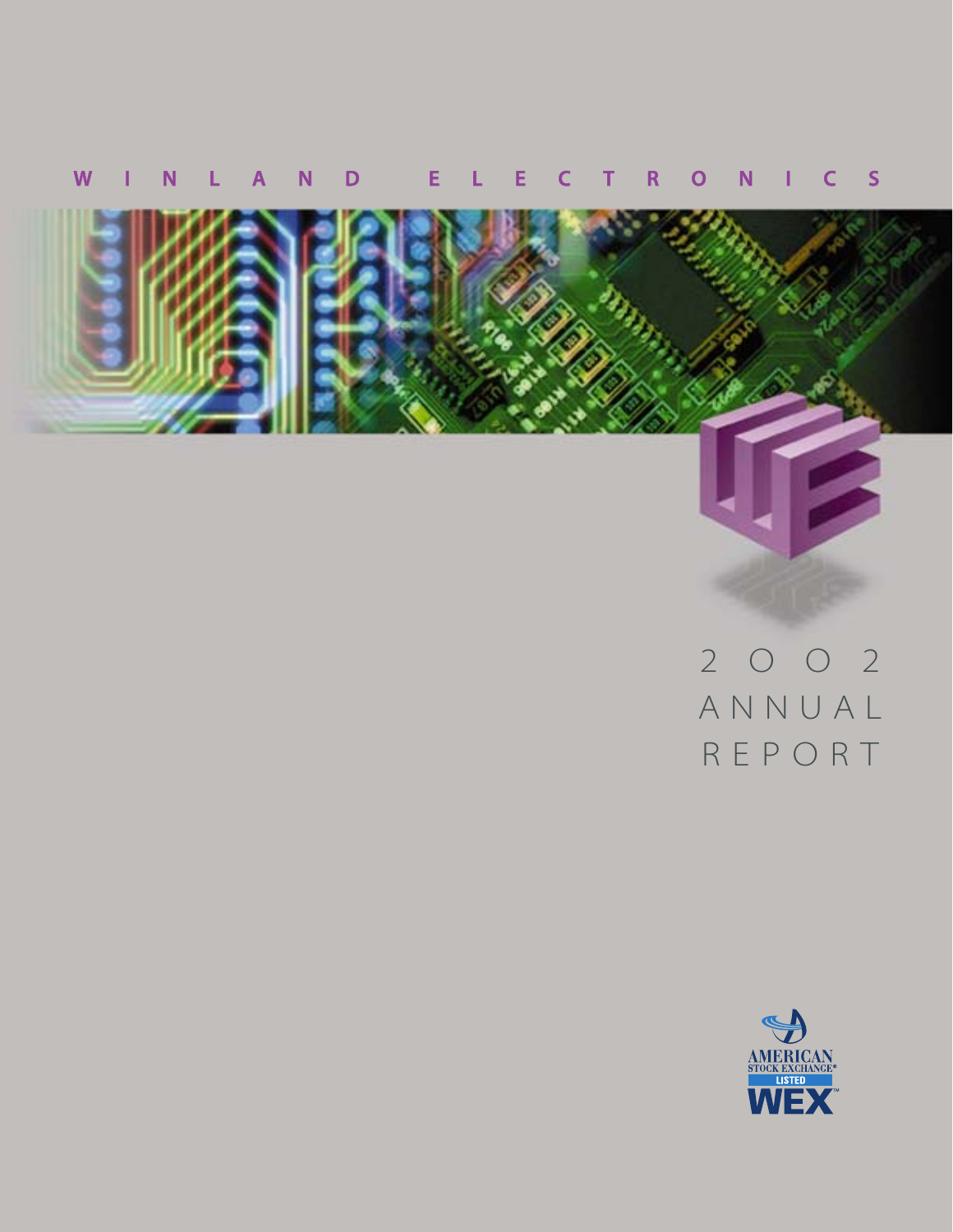







# BUSINESS **DESCRIPTION**



Winland Electronics, Inc. provides a comprehensive range of electronic design and Electronic Manufacturing Services (EMS) for Original Equipment Manufacturing (OEM) companies in a wide variety of industries. The Company offers its customers a full range of design and manufacturing services from concept design through manufacture and product realization. Customers are given multiple entry points for product design and manufacturing and can choose the appropriate services to meet their unique requirements. Winland also has two proprietary standard product lines. Environmental Security Products are sensors and alarm products that monitor power, water, temperature, humidity and vehicle detection. The Company's DC Motor Control Products provide electronic controls for low voltage DC motor applications.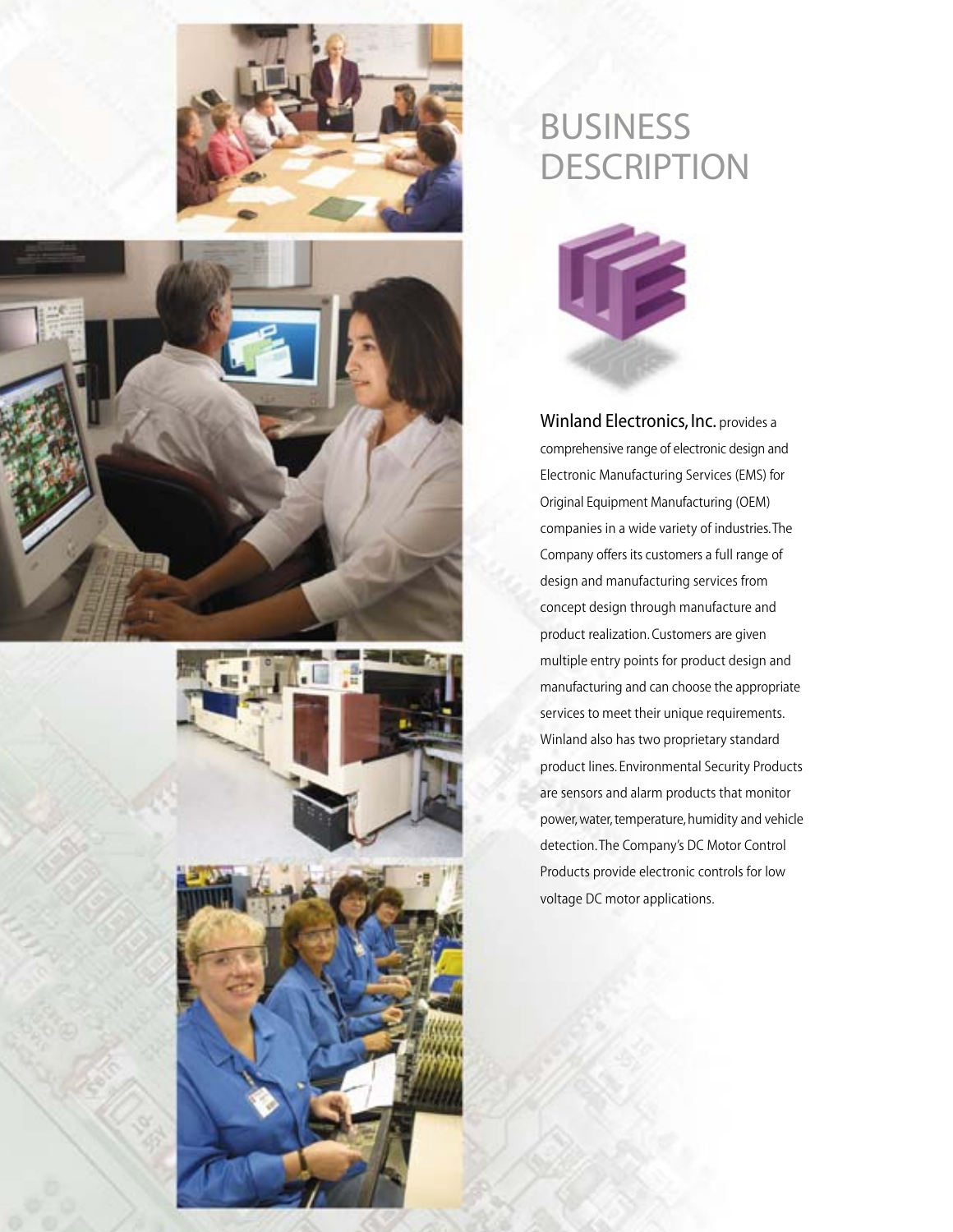# FINANCIAL HIGHLIGHTS

| Year Ended December 31, |             |    |            |  |
|-------------------------|-------------|----|------------|--|
|                         | 2001        |    | 2000       |  |
|                         |             |    |            |  |
| \$                      | 15,394,754  | \$ | 19,500,336 |  |
| \$                      | (876, 729)  | \$ | (309,523)  |  |
| \$                      | (1,002,329) | \$ | (475,323)  |  |
|                         |             |    |            |  |
| \$                      | (0.30)      | \$ | (0.11)     |  |
|                         |             |    |            |  |
|                         | 2,954,128   |    | 2,936,033  |  |
|                         |             |    |            |  |
| \$                      | 3,431,160   | \$ | 4,300,535  |  |
| \$                      | 2,453,909   | \$ | 2,924,885  |  |
| $\mathcal{S}$           | 9,815,151   | \$ | 14,707,109 |  |
|                         |             |    |            |  |



**CONTENTS**

| Market for the Company's Common Stock  4     |  |
|----------------------------------------------|--|
|                                              |  |
| Management's Discussion and Analysis  6-11   |  |
|                                              |  |
|                                              |  |
|                                              |  |
|                                              |  |
| Directors and Executive Officers  Back Cover |  |

n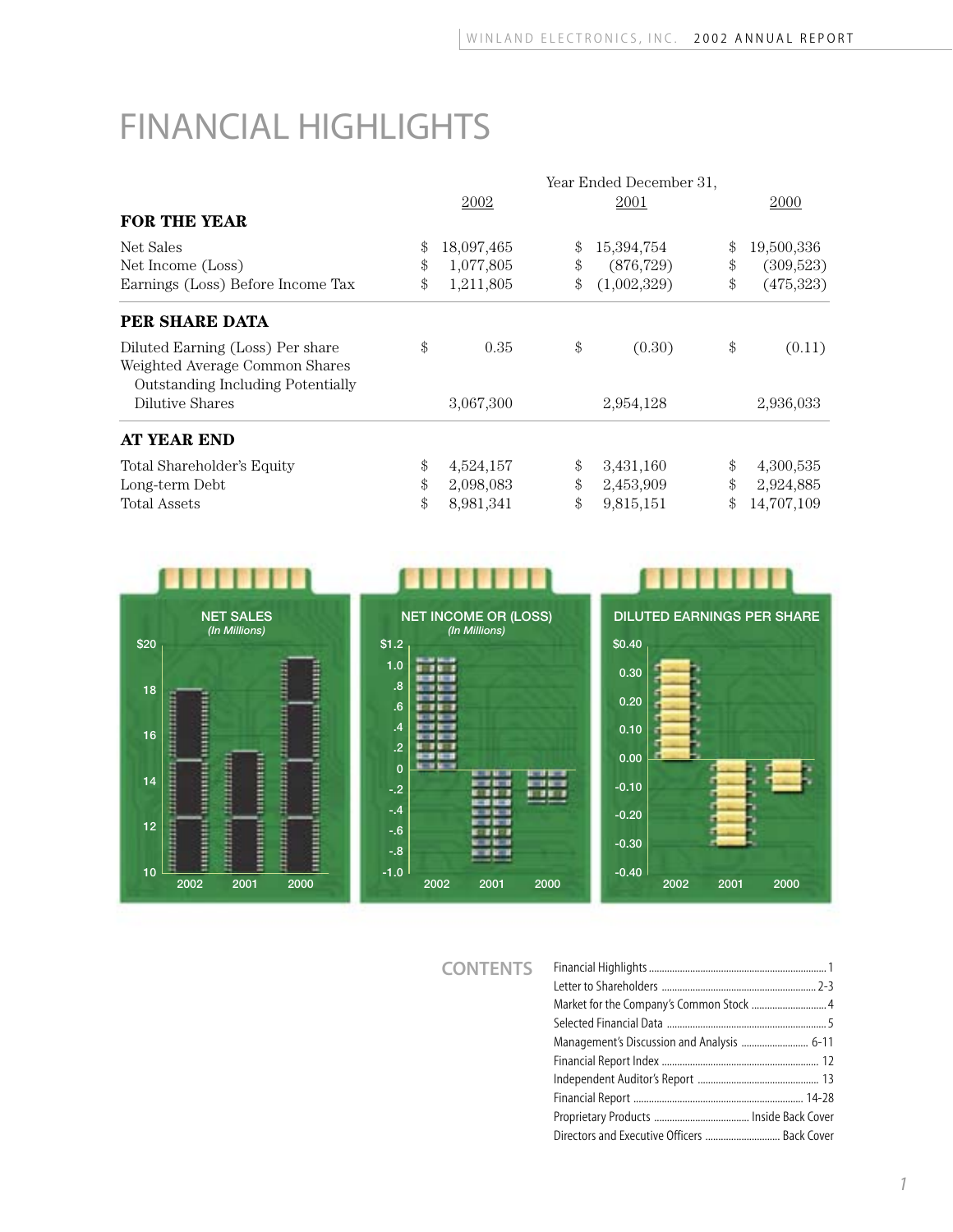# LETTER TO OUR SHAREHOLDERS



**Lorin E. Krueger** President and Chief Executive Officer

Dear Shareholder,

2002 was the most successful year in our Company's history. In spite of a difficult economic environment, we were able to report record profits and significantly reduced short-term and long-term debt. Further, we finished the year with a strong cash position and have eliminated all money advanced on our short-term line of credit. With this reduction in debt and cash in the bank, our balance sheet has never been stronger. We are extremely proud to have achieved profitability in every quarter of 2002, and continued to implement changes and improvements in our organization that we believe will positively impact Winland for years to come. In last year's shareholder letter, I stated that we have begun to "build the path toward diversification and consistent profitability." With these accomplishments, we believe we have built a foundation that will enable us to meet our future goals.

#### **The Year In Review:**

Existing customers fueled most of our growth in 2002. Select Comfort Corporation, in particular, played a major role in this growth as they continued to be both an excellent customer and a great business partner. We reached yet another milestone in our relationship with Select when we signed a three-year manufacturing agreement in August. This agreement, which is already beginning to show dividends, is expected to yield in excess of nine million dollars in revenue in 2003 alone. Our other customers also provided increases in revenue and our proprietary Environmental Security products continue to be stable with solid margins. While not contributing to sales nearly as much as our existing customers, we were pleased to add six new customers in 2002 as we continue to seek new relationships with additional Original Equipment Manufacturers (OEM). In addition to delivery of products, we have continued to enrich the value we provide to our customers through continuous efforts to improve product quality and reduce cost.

Strength in our balance sheet was also a focus in 2002. Quarter after quarter, we have worked to right size our inventory and free up cash for opportunities that will help grow the business. Total net inventories have been reduced by over \$600,000 since year-end 2001. We finished year-end 2002 with a cash position of \$693,000, an increase of \$293,000 over year-end 2001. We also paid down short and long-term debt by almost \$2.5 million during the year and ended the year with no advances outstanding on our operating credit line. This strengthens our position strategically to be ready when the "right customers to help us grow" present opportunities.

#### **Looking Forward:**

In order to continue this momentum, it is important that we look toward the future and to the year ahead. Overall, sales growth has been modest and improved growth will continue to be our focus as we move into 2003. However, due to the economic environment, we believe customers and prospects will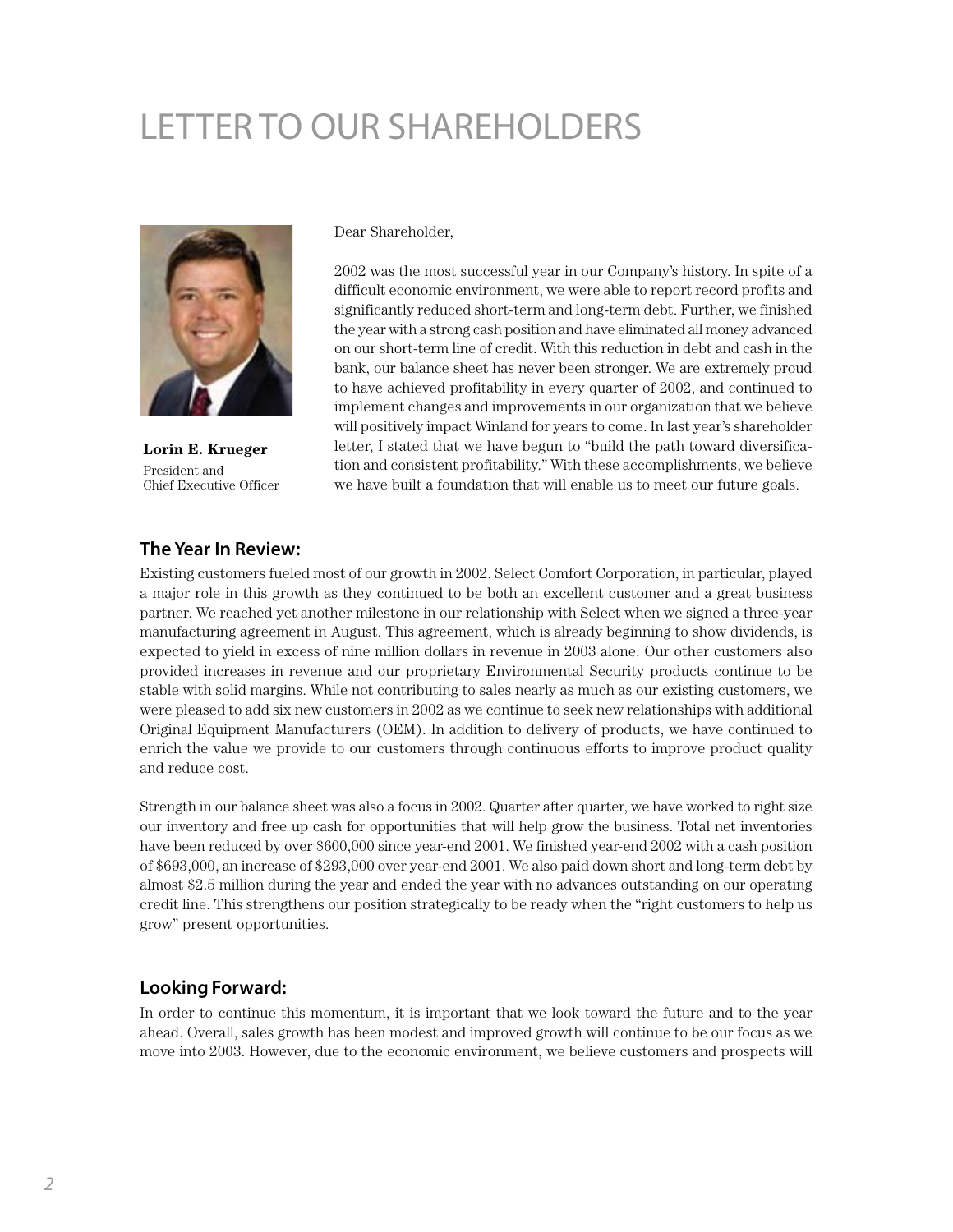remain cautious and guarded in their plans and product rollouts. Therefore, it is important to remember that order levels will adjust according to specific customer demand throughout the year and will impact quarterly performances periodically. We understand the risks of business concentration and, as such, are working to diversify and expand our current customer base. This process has been slower than we would have liked due to the sluggish economy. We will continue to spend considerable time and resources to ensure that our sales force and Company is unified in its mission to diligently pursue profitable business opportunities in the various vertical markets where we do business.

Long-term strategic planning by the executive staff was a major priority for us this past year. The Board has approved several goals and objectives that we have begun to implement in 2003. These initiatives include the repositioning of some current members of our staff as well as hiring new team members. Our primary objective at this time is to build our sales and marketing organization and to increase our market share in the Electronic Manufacturing Services business sector. We continue to believe that rapid technology shifts and speed to market, coupled with the continued trend toward outsourcing to companies like Winland, will allow our OEM customers to focus on their own core competencies, thus maximizing their Return on Investment.

Additional aspects of our core business are focused on maintaining and building our ability to "deliver what we promise." This process specifically entails improved new product introduction processes, refined understanding of costs, increased customer contact and feedback, and targeted initiatives for learning and growth of our staff skills. Further, all Company expenditures are being cautiously reviewed to link them to the outcomes that will produce value to both our customers and shareholders.

Winland is well positioned to take advantage of opportunities as they develop. In order to keep both our shareholders and the investment community informed about our progress, we have added the assistance of an investor relations firm. The Board has also enacted certain initiatives to align our governance practices and to ensure that the organization as a whole is complying with all of the changes required by the Securities and Exchange Commission and our stock exchange.

As your CEO, I am confident that the work that has been done and the work that is in process will lead the Company to continued profitable growth. Our staff is energized, enthusiastic and deeply committed to our future. I would like to thank you on behalf of both myself and our Board of Directors for your ongoing support, patience, encouragement and attention to our progress.

Sincerely:

Lorin Krueger President and CEO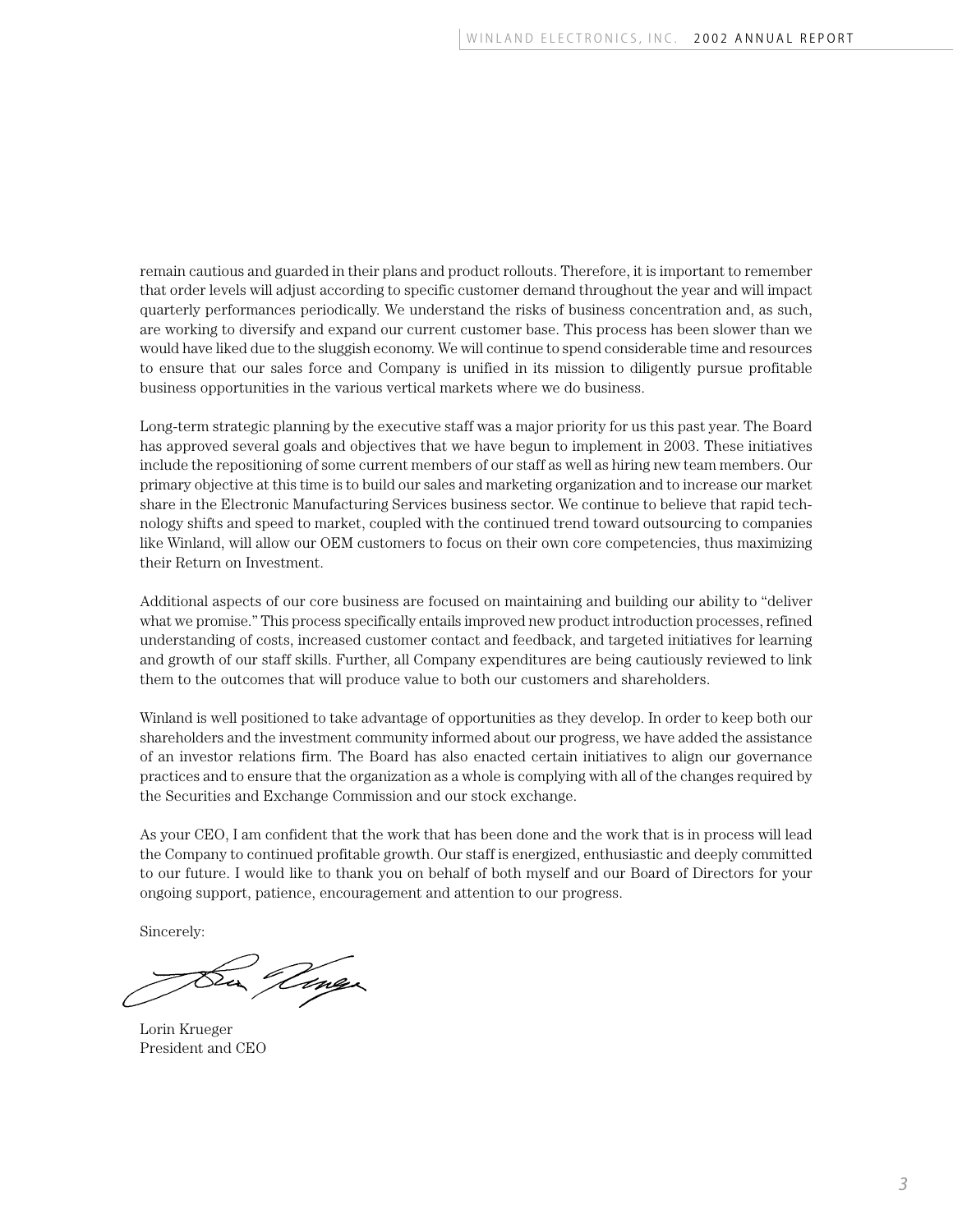## MARKET FOR COMMON EQUITY AND RELATED STOCKHOLDER MATTERS

The Company's Common Stock is listed on the American Stock Exchange ("AMEX") under the symbol WEX. The following table sets forth the high and the low bid quotations, as reported by AMEX.

| Fiscal Year Ended |      |             |
|-------------------|------|-------------|
| December 31, 2002 | Low  | <u>High</u> |
| First Quarter     | .80  | 1.26        |
| Second Quarter    | .80  | 2.89        |
| Third Quarter     | 1.86 | 2.65        |
| Fourth Quarter    | 1.20 | 2.84        |
|                   |      |             |
| Fiscal Year Ended |      |             |
| December 31, 2001 | Low  | High        |
| First Quarter     | 1.25 | 1.94        |
| Second Quarter    | 1.15 | 1.55        |
| Third Quarter     | 0.80 | 1.50        |
| Fourth Quarter    | 0.50 | 1.18        |

On February 10, 2003, the fair market value of the Company's Common Stock was \$1.67 based on the closing sale price quoted by AMEX on that date. As of December 31, 2002, the Company had approximately 464 shareholders of record.

The Company has never paid cash dividends on its Common Stock. The Board of Directors presently intends to retain earnings for use in the Company's business and does not anticipate paying cash dividends on Common Stock in the foreseeable future. Any future determinations as to the payment of dividends will depend on the financial condition of the Company and such other factors as are deemed relevant by the Board of Directors.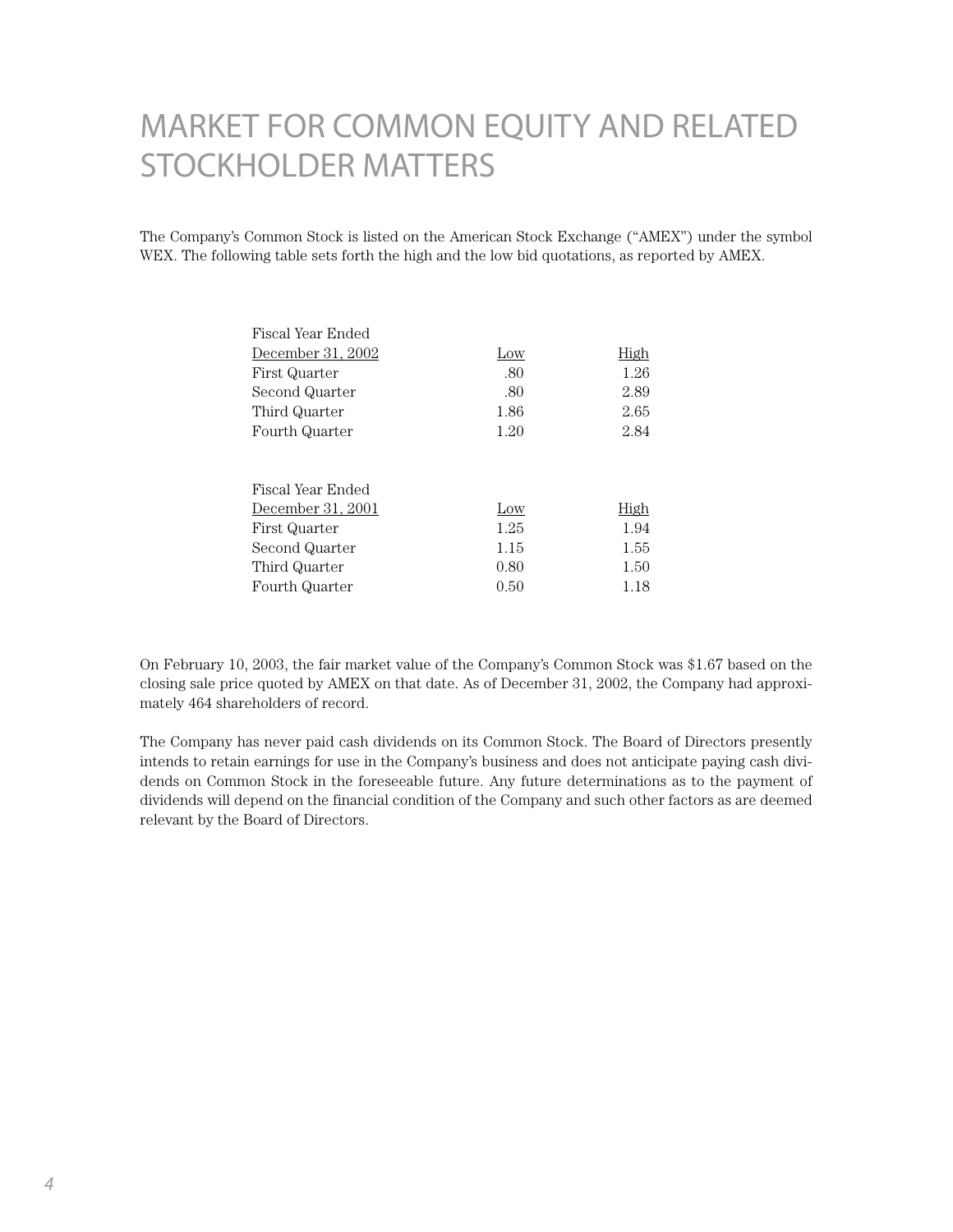## SELECTED FINANCIAL DATA

The following table sets forth selected financial data for Winland Electronics Inc., which has been derived from the Company's financial statements. The financial data listed below should be read in conjunction with "Management's Discussion and Analysis or Plan of Operations" and the audited financial statements and related notes thereto included elsewhere in this annual report.

| Years Ended December 31, |            |                            |              |
|--------------------------|------------|----------------------------|--------------|
|                          | 2002       |                            | 2001         |
|                          |            |                            |              |
|                          |            |                            | \$15,394,754 |
|                          |            |                            | 12,795,245   |
|                          | 4,295,114  |                            | 2,599,509    |
|                          | 2,840,424  |                            | 3,164,297    |
|                          | (242, 885) |                            | (437,541)    |
|                          | 1,211,805  |                            | (1,002,329)  |
|                          | 134,000    |                            | (125,600)    |
| \$                       | 1,077,805  | \$                         | (876, 729)   |
|                          |            |                            |              |
| \$                       | .35        | \$                         | (.30)        |
|                          |            |                            |              |
|                          | 3,067,300  |                            | 2,954,128    |
|                          |            |                            |              |
| \$                       | 2,746,781  | \$                         | 1,367,666    |
| \$                       | 8,981,341  | \$                         | 9,815,151    |
| \$                       | 2,098,083  | \$                         | 2,453,909    |
| \$                       | 4,524,157  | \$                         | 3,431,160    |
|                          |            | \$18,097,465<br>13,802,351 |              |

#### **Availability of Form 10-KSB**

Shareholders of record may obtain the Company's annual report on Form 10-KSB for the fiscal year ended December 31, 2002, which has been filed with the Securities and Exchange Commission. This report (without exhibits) will be provided without charge upon written request to the Corporate Secretary.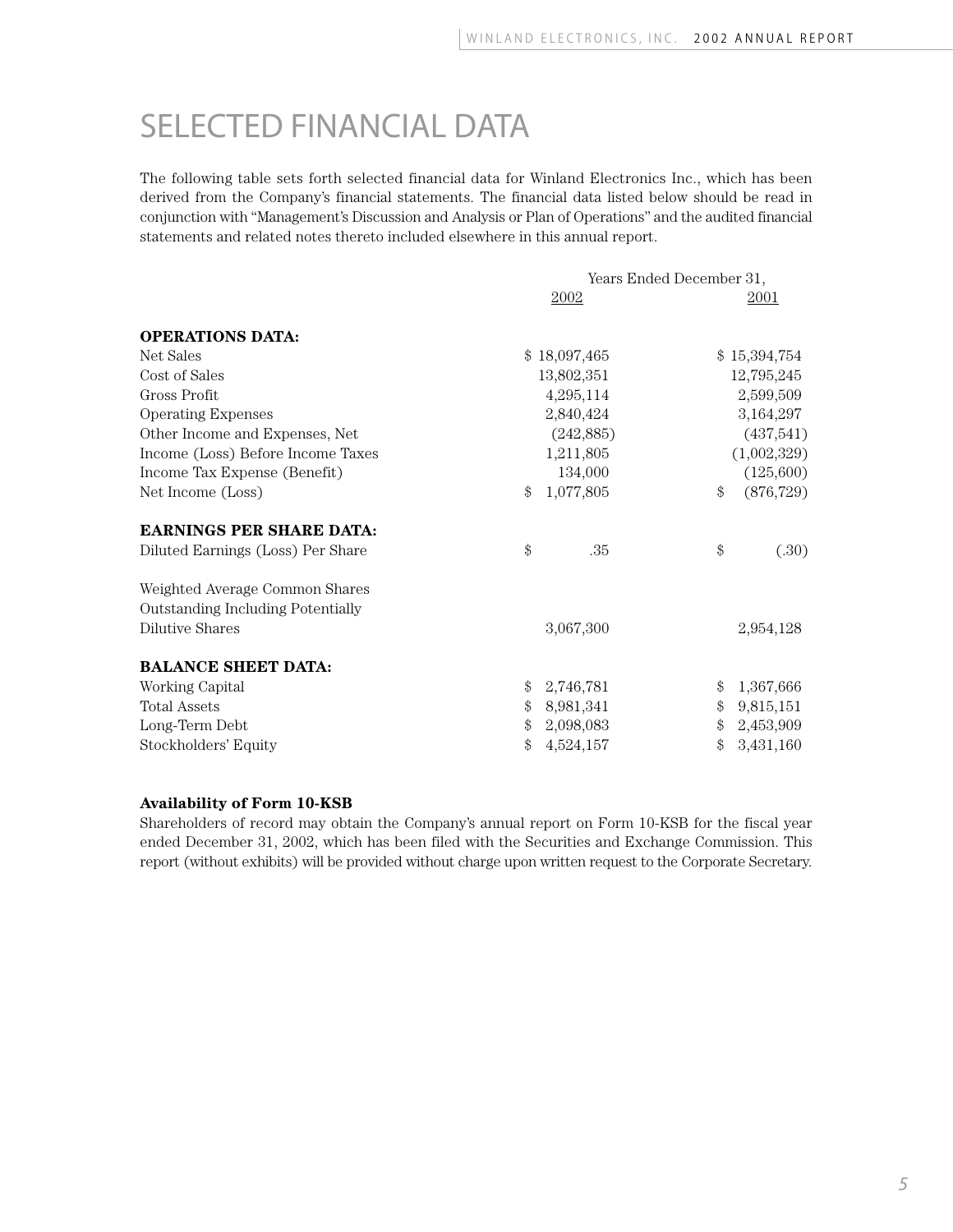#### **RESULTS OF OPERATIONS- 2002 vs. 2001**

**Net Sales:** The Company recorded net sales of \$18,097,466 for the year ended December 31, 2002, an increase of \$2,702,712 or 17.6% from \$15,394,754 for the same period in 2001. The increase in net sales is attributable to OEM customers, mainly the additional supply of electronic controls sold to Select Comfort Corporation. The increase in net sales to OEM customers were offset, in part, by the significant reduction in sales to PeopleNet Communications. In August of 2001 the Company negotiated a release of its manufacturing agreement with PeopleNet Communications for the production of the customers base unit. The Company continues to supply manufacturing services to PeopleNet, but at a reduced level. Sales of Winland's proprietary products decreased slightly for the twelve months ended December 31, 2002, compared to 2001.

The Company's OEM customers have given the Company purchase orders and forecasts having an aggregate value of \$12.5 million to be completed over the next twelve months. The Company expects to receive additional orders from current OEM customers for 2003 and future production. Although the Company has purchase orders in place from many of its OEM customers which are scheduled to be fulfilled in 2003, these customers can terminate their relationship with the Company at any time, with certain cancellation provisions. Therefore, there is no assurance that the Company will continue to be engaged by any of these customers. In addition, the Company signed a multi-year manufacturing agreement with Select Comfort Corporation, the Company's largest OEM customer. The multi-year contract names Winland as the supplier of electronic controls for Select Comfort's SLEEP NUMBER® 4000, SLEEP NUMBER® 5000 and SLEEP NUMBER® 7000 beds. The renewable contract gives Winland production rights of these electronic controls for a minimum of three years.

The Company has continued to position itself as a full service designer and manufacturer of custom controls and assemblies for OEM customers. The Company continues to explore additional geographic regions to market its OEM services, primarily through networking with referral sources in the Chicago and Minneapolis areas. The loss of any significant OEM customer would likely have an adverse effect on the Company's short-term, and potentially longterm, results.

**Gross Profits:** Gross profit was \$4,295,114 or 23.7% of net sales for the year ended December 31, 2002 compared to \$2,599,509 or 16.9% of net sales for the same period in 2001. As a percentage of net sales, gross profits increased 6.8% for the year ended December 31, 2002 compared to 2001. The increase in gross profit, as a percentage of sales, is attributed to a more profitable sales mix for the year, including improved margins on Winland proprietary products, combined with the Company's ability to lower direct and variable indirect expenses as a percentage of net sales as revenues increased for 2002, compared to 2001. Reductions in cost of good sold, as a percentage of sales, for the year ended December 31, 2002, are primarily in salaries and employee related expenses, as well as lower information technology and facility expenses, offset in part by increased warranty and obsolescence reserves, commissions expense, accrued employee incentive plan expense and the administrative expenses related to the new Arrow Electronics, Inc. "In Plant Store" (IPS). Inventory in the IPS, although located on Company premises, is owned by Arrow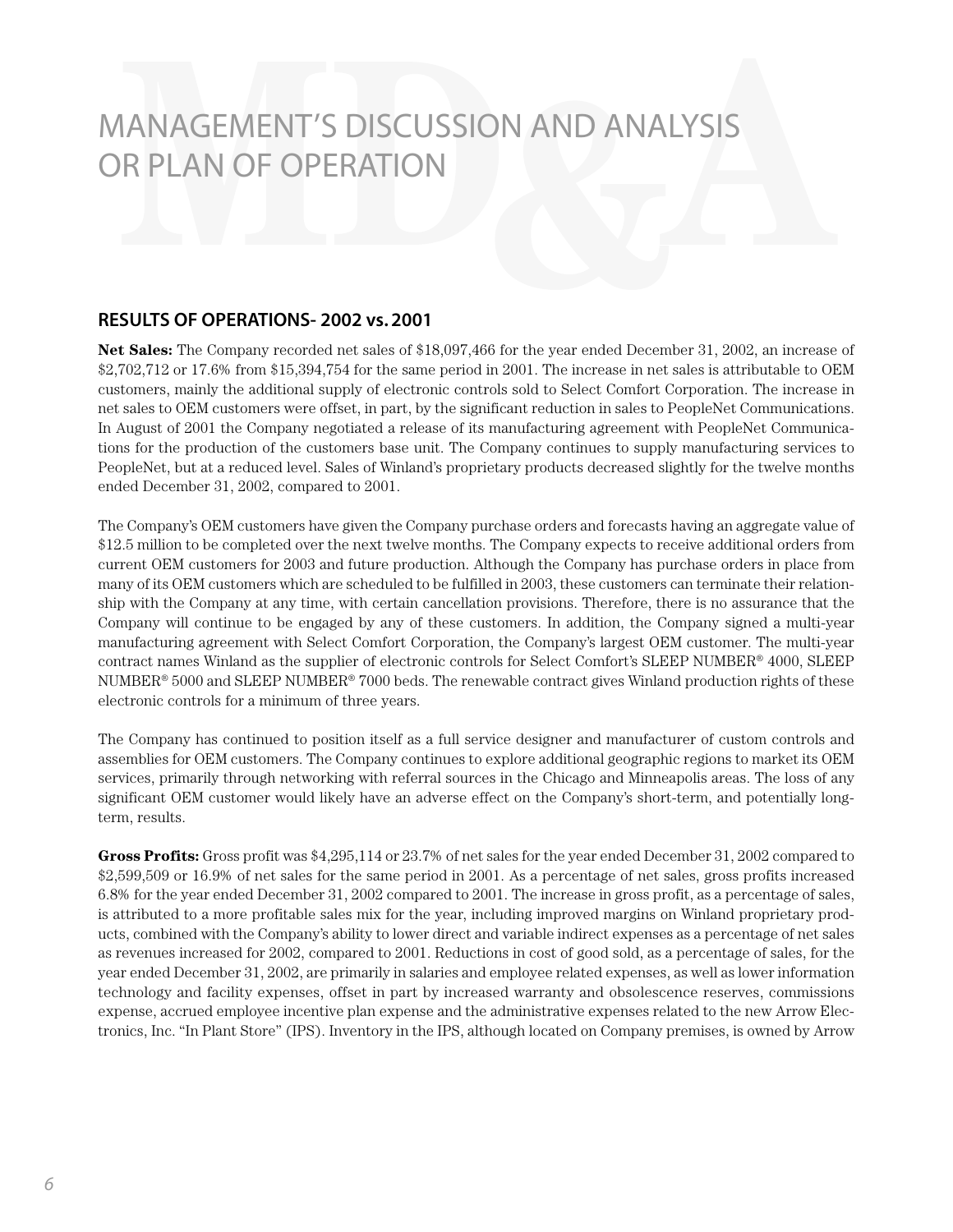Electronics, Inc. and is invoiced to the Company when utilized by the Company in manufacturing. The Company has seen the use of the IPS reduce shipping and carrying costs of inventory. The increase in gross profit was also offset in part by the additional accrued Paid Time Off (PTO) that was necessary when the Company modified its policy on accounting for vacation and sick leave hours into one pool.

**Operating Expenses:** General and administrative expense was \$1,268,956 or 7.0% of net sales for the year ended December 31, 2002, compared to \$1,606,663 or 10.4% of net sales for the same period in 2001. The decrease in general and administrative expenses for 2002 are attributed primarily to reductions in professional fees, information technologies, leased vehicle expenses, and executive severance expense for the former CEO of the Company, offset in part by increased employee incentive plan accruals, PTO accruals, travel expense, and directors and officers insurance premium expenses. General and administrative expenses in 2001 included more than \$277,000 of professional fees, shareholder communications and board of director expenses related to the special shareholders' meeting requested by dissident shareholder, Dyna Technology, Inc., and an annual meeting contested by Dyna Technology, Inc.

Research and development expense (including the development of new company products as well as design services and support to the OEM customer base) was \$671,930 or 3.7% of net sales for the year ended December 31, 2002, compared to \$840,813 or 5.5% of net sales for the same period in 2001. The decline in research and development expense for 2002, compared to 2001, is primarily attributable to employee attrition and reassignment without replacement. Accordingly, total salaries and related expenses decreased, as well as decreased facility, information technology and leased vehicle expenses, offset in part by increased employee incentive plan accruals and PTO accruals.

Sales and marketing expense (including project management) was \$899,539 or 5.0% of net sales for the year ended December 31, 2002, compared to \$716,821 or 4.7% of net sales for the same period in 2001. The increase in sales and marketing expense is primarily attributable to increased salaries and employee related costs due to reassignment of certain personnel and the addition of a Vice President of Sales in late 2001. In addition, the Company incurred increased expense related to employee incentive plan accruals, increased PTO accruals, offset in part by decreased leased vehicle expenses, information technology expenses and promotional expenses.

**Interest Expense:** Interest expense was \$249,515 or 1.4% of net sales for the year ended December 31, 2002, compared to \$482,634 or 3.1% of net sales for the same periods in 2001. The decrease in interest expense was due to a reduction in short-term and long-term debt as well as lower interest rates on short-term debt. During 2002, the Company paid down the entire balance of \$1,981,501 on its line-of-credit and reduced principal on long-term debt of \$482,103. The cash used to reduce debt was generated from the Company's operating activities.

**Net Earnings:** The Company reported net income of \$1,077,805 or \$0.36 per basic share and \$0.35 per diluted share for 2002, compared to a net loss of \$876,729 or \$0.30 per basic and diluted share for 2001. The net income for 2002 is primarily due to increased gross profit margins based on increased sales, a more profitable sales mix, and the Company's ability to maintain lower direct and variable indirect expenses. Bottom line performance also benefited from overall reductions in operating expenses and interest expense.

The Company believes inflation has not significantly affected its results of operations.

The Company uses a 37% blended federal and state income tax rate, offset in part, by a tax benefit from the use of net operating losses and tax credits generated in previous years.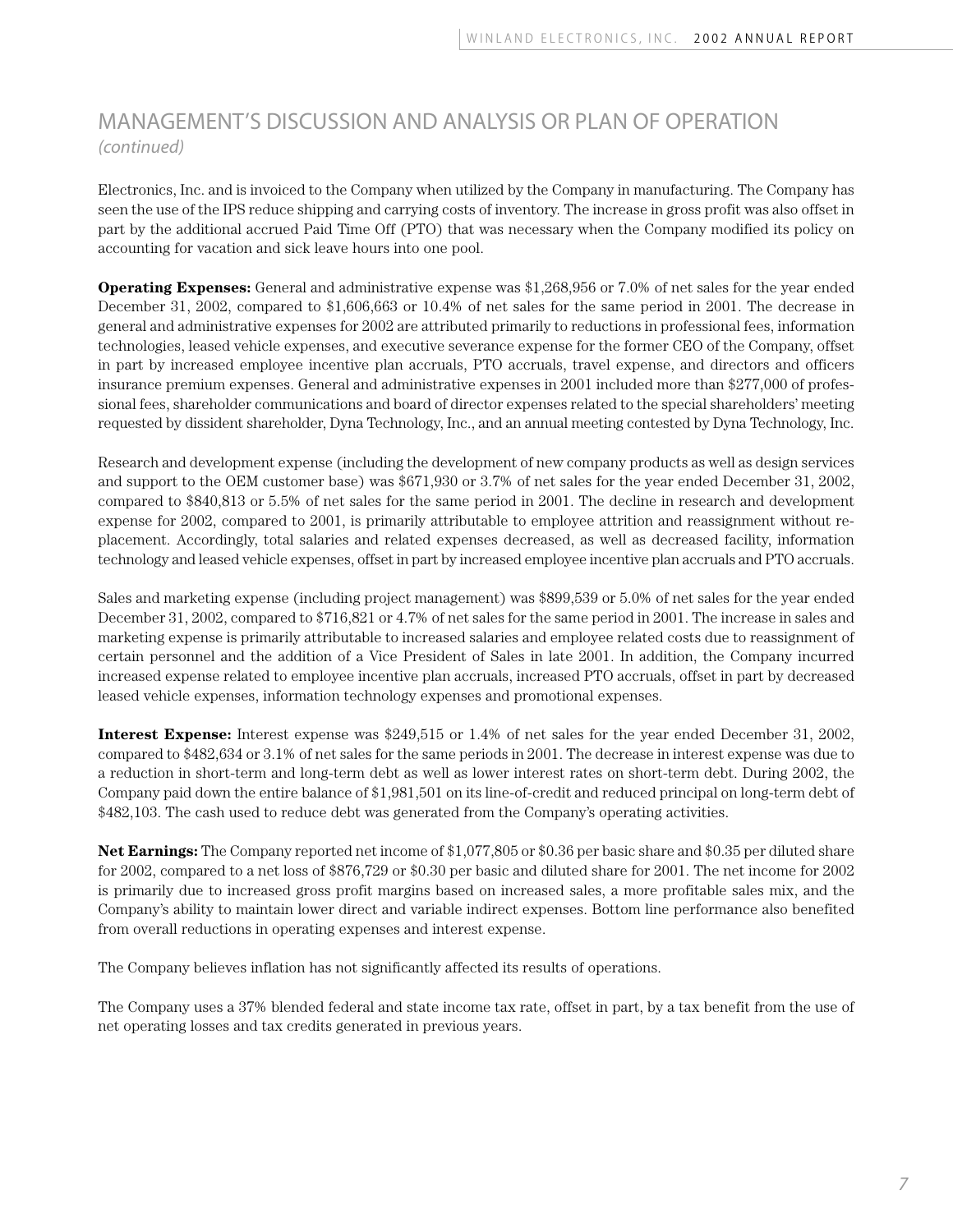## **LIQUIDITY AND CAPITAL RESOURCES**

Cash provided by operating activities was \$2,765,275 for the year ended December 31, 2002, compared to \$3,040,357 for the same period in 2001, a decrease of \$275,082. Cash provided by operations was used to pay down \$1,981,501 of the Company's revolving line-of-credit, reduce long-term debt and to a lesser degree, for the purchase of equipment. The Company has funded its current operations with working capital provided by operations.

The current ratio at December 31, 2002 and December 31, 2001 was 2.3 to 1 and 1.4 to 1, respectively. Working capital equaled \$2,746,781 on December 31, 2002, compared to \$1,367,666 on December 31, 2001. The increase in working capital is attributed to reductions in short-term and long-term debt, offset in part by increased income taxes payable and accrued expenses, as well as, decreased inventory and income tax receivable.

The Company has a \$2,500,000 revolving line-of-credit agreement with Wells Fargo Bank, through March 31, 2003. Interest on advances is at two percentage points over the bank's reference rate and is due monthly. There were no advances outstanding on the revolving line-of-credit at December 31, 2002 and \$1,981,501 at December 31, 2001. Advances are due on demand, are secured by substantially all assets of the Company, and are subject to a defined borrowing base equal to 75% of qualified accounts receivable and 40% of eligible inventory. In addition, the line-ofcredit agreement contains certain reporting and operating covenants.

In order to continue operations in the ordinary course, the Company will seek to renew or refinance its line of credit agreement, which expires March 31, 2003.

|                                                                              | Payments due by period |           |           |             |           |                        |
|------------------------------------------------------------------------------|------------------------|-----------|-----------|-------------|-----------|------------------------|
| <b>Contractual Obligations</b>                                               | Total                  | 2003      | 2004      | 2005        | 2006      | 2007 and<br>thereafter |
| Long-term debt including<br>capital lease obligations,<br>including interest | \$2,823,200            | \$541,900 | \$982,500 | \$1,134,900 | \$105,600 | \$58,300               |
| Operating leases                                                             | 10,000                 | 10,000    | $\Omega$  | 0           | 0         |                        |
| Total contractual cash<br>obligations                                        | \$2,833,200            | \$551,900 | \$982,500 | \$1,134,900 | \$105,600 | \$58,300               |

A summary of our approximate contractual cash obligations at December 31, 2002 is as follows:

The only off balance sheet contractual cash obligations are the operating leases noted above.

We also have a commercial commitment as described below:

| Other Commercial<br>Commitment | Total Amount<br>Committed | Outstanding at 12/31/02 | Date of Expiration |
|--------------------------------|---------------------------|-------------------------|--------------------|
|                                |                           |                         |                    |
| Line of credit                 | \$2,500,000               | \$0                     | March 31, 2003     |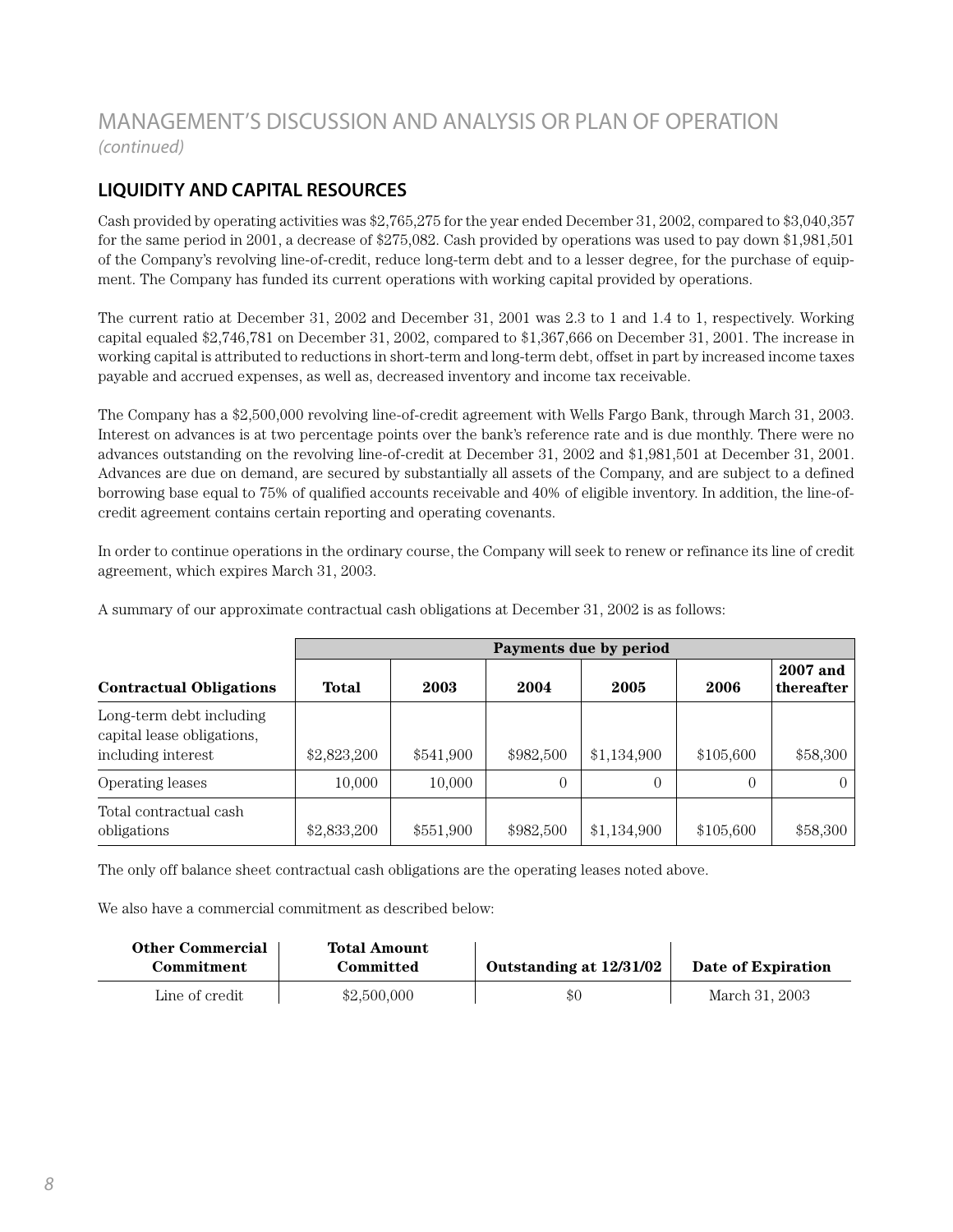### **CRITICAL ACCOUNTING POLICIES**

Our significant accounting policies are summarized in the footnotes to our financial statements. These policies include, but are not limited to, revenue recognition, income taxes, product warranties, depreciation and long-lived assets. Some of the most critical policies are also discussed below.

The Company derives revenue from primarily two sources: (1) product and out of warranty repair revenue, which includes custom electronic controls and assemblies for original equipment manufacturers and proprietary products in the security/industrial, motor control and GPS markets and (2) engineering design services which may include programming and prototypes. The Company recognizes revenue from the sale of products and out of warranty repairs when the product is shipped by being delivered to a common carrier. Revenue recognition occurs for engineering design services as the progress billings are made and at the conclusion of the project. For all sales, the Company uses either a binding purchase order or customer accepted and signed engineering quote as evidence of the arrangement.

The allowance for doubtful accounts is estimated at \$10,000 at December 31, 2002. The Company has not experienced significant bad debt write offs the last several years, nor does a review of existing customer receivables dictate any significant potential losses. Therefore, the current allowance is believed to be adequate for any exposures to loss on December 31, 2002 accounts receivable.

The Company has established a reserve for slow moving and obsolete inventories and believes the reserve of \$185,000 at December 31, 2002 is adequate. The reserve is based on an analysis of the existing inventory, including specific identification of obsolete inventory and applying a percentage of the aged inventory 15 months old and older. We believe the obsolete and slow moving inventory allowance includes adequate reserves for any inventory related to the discontinuance of the GPS Antenna products line.

In addition, the Company has established a reserve of \$95,000 for rework and warranties. This reserve is based on historical experience and analysis of specific known and potential warranty issues. A portion of the reserve is based on a percentage of the sales for the six-month period ended December 31, 2002. The percentage used reflects historical experience. Specifically identified or potential warranty issues are analyzed to determine the probability and the Company's financial exposure and the reserve is established. The Company believes that the estimated reserve at December 31, 2002 is adequate.

At December 31, 2002, the financial statements reflect a net deferred tax asset of \$186,000. Deferred taxes are provided on an asset and liability method whereby deferred tax assets are recognized for deductible temporary differences and operating loss and tax credit carryforwards, and deferred tax liabilities are recognized for taxable temporary differences. Temporary differences are the differences between the reported amounts of assets and liabilities and their tax basis. Deferred tax assets are reduced by a valuation allowance when, in the opinion of management, it is more likely than not that some portion or all of the deferred tax assets will not be realized. During the year ended December 31, 2001, the Company recorded a valuation allowance of \$315,200, or 100% of the net deferred tax assets. Since 2001 represented the second consecutive loss year, the valuation allowance was established by management due to the difficulties in predicting when the net deferred tax assets would be utilized and the amount of future taxable income that may be generated. Realization of deferred tax assets is dependent on future taxable income during the period that deductible temporary differences and carryforwards are to be available to reduce taxable income. In 2002, because income was at a record high, the Company eliminated the previously recorded valuation allowance as in the opinion of management it is more likely than not that the deferred income tax assets will be realized due to future profitability.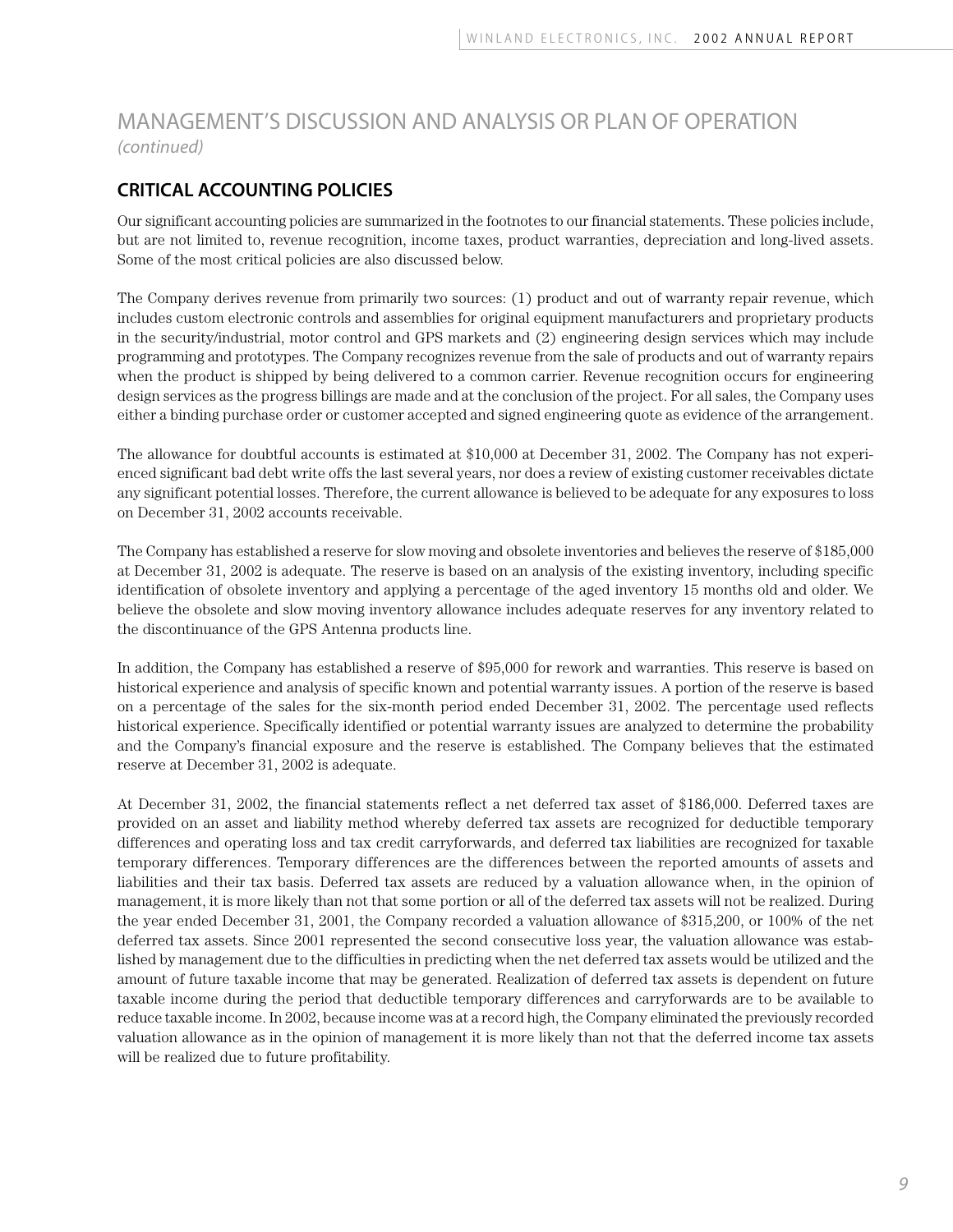The income tax expense for 2002 reflects a reduction of approximately \$315,000 over standard tax rates, due to the use of credit carryforwards and temporary book/tax differences that were reflected in the deferred tax asset valuation allowance at December 31, 2001.

The Company depreciates property and equipment over its estimated useful life. In 2001, one piece of equipment was identified as impaired and written down to its lease buy out value. There were no impairment charges taken in 2002.

### **RECENTLY ISSUED ACCOUNTING PRONOUNCEMENTS**

In September 2001, the FASB issued Statement No. 143, *Asset Retirement Obligations.* This statement addresses financial accounting and reporting for obligations associated with the retirement of tangible long-lived assets and the associated asset retirement costs. The statement will be effective for the Company's fiscal year ending 2003. Management does not expect the adoption of this standard to have a material impact on the Company's financial statements.

In April 2002, the FASB issued Statement No. 145, *Rescission of FASB Statements No. 4, 44, and 64, Amendments of FASB Statement No. 13, and Technical Corrections*. The Company does not believe that the adoption of this pronouncement will have a material effect on its financial statements.

In June 2002, the FASB issued Statement No. 146, *Accounting for Costs Associated with Exit or Disposal Activities.* This statement requires the recognition of a liability for a cost associated with an exit or disposal activity when the liability is incurred versus the date the Company commits to an exit plan. In addition, this statement states the liability should be initially measured at fair value. The statement is effective for exit or disposal activities that are initiated after December 31, 2002. The Company does not believe that the adoption of this pronouncement will have a material effect on its financial statements.

In January 2003, the FASB issued SFAS No. 148, *Accounting for Stock-Based Compensation—Transition and Disclosure.* This statement provides alternative methods of transition for a voluntary change to the fair value–based method of accounting for stock-based employee compensation. In addition, this statement also amends the disclosure requirements of SFAS No. 123 to require more prominent and frequent disclosures in the financial statements about the effects of stock-based compensation. The transitional guidance and annual disclosure provisions of this statement is effective for the December 31, 2002, financial statements. The interim reporting disclosure requirements will be effective for the Company's March 31, 2003, 10-QSB. Because the Company continues to account for employee stock-based compensation under APB Opinion No. 25, the transitional guidance of SFAS No. 148 has no effect on the financial statements at this time. However, the December 31, 2002, financial statements have incorporated the enhanced disclosure requirements of SFAS No. 148, as presented above under the caption "Employee Stock Plans."

### **CAUTIONARY STATEMENTS**

Certain statements contained in this Annual Report on Form 10-KSB and other written and oral statements made from time to time by the Company do not relate strictly to historical or current facts. As such, they are considered "forward-looking statements" which provide current expectations or forecasts of future events. Such statements can be identified by the use of terminology such as "anticipate," "believe," "estimate," "expect," "intend," "may," "could," "possible," "plan," "project," "should," "will," "forecast" and similar words or expressions. The Company's forwardlooking statements generally relate to the Company's growth strategies, financial results, product development and sales efforts. One must carefully consider forward-looking statements and understand that such statements involve a variety of risks and uncertainties, known and unknown, and may be affected by inaccurate assumptions, including, among others, those discussed below. Consequently, no forward-looking statement can be guaranteed and actual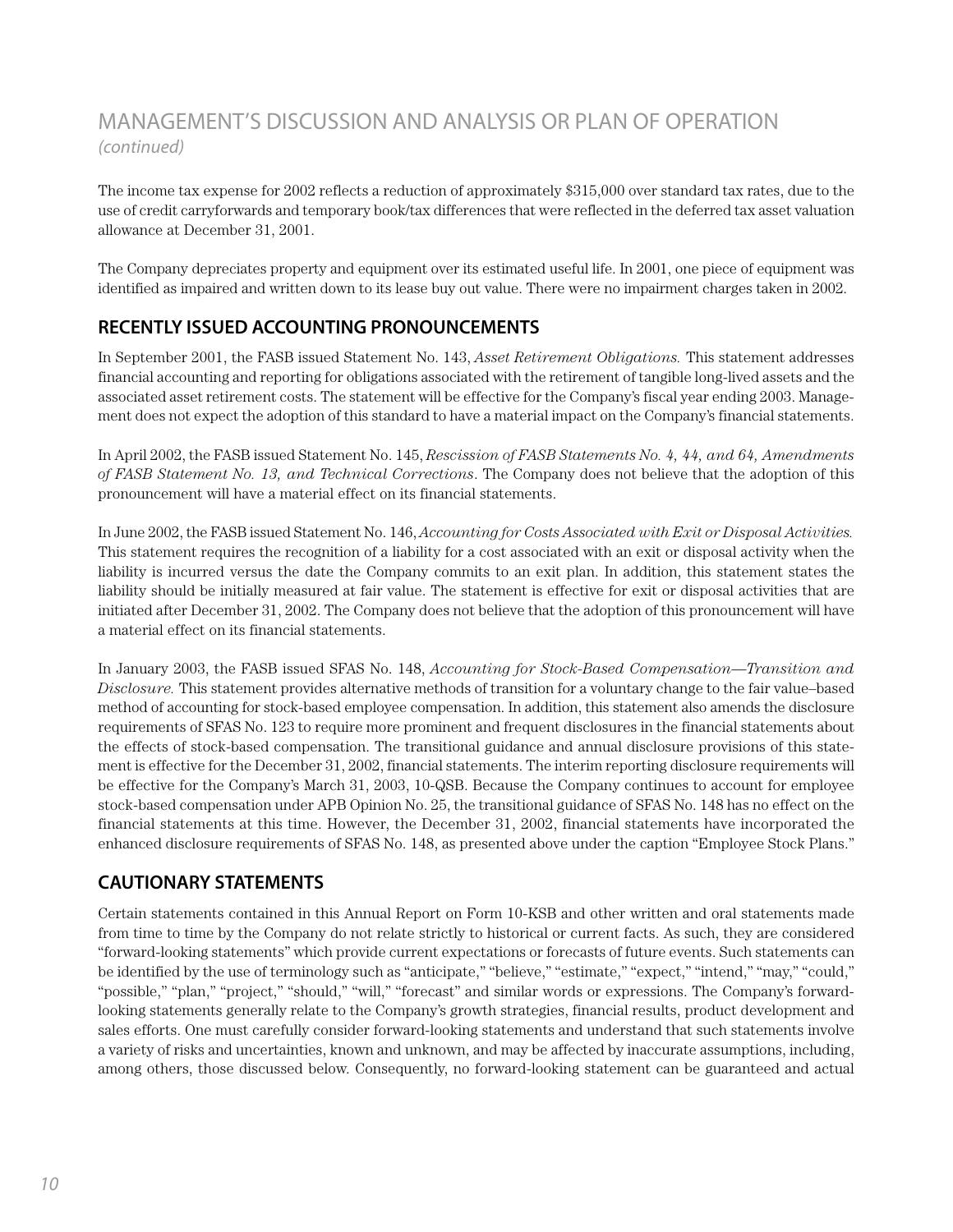results may vary materially. As provided for under the Private Securities Litigation Reform Act of 1995, the Company wishes to caution investors that the following important factors, among others, in some cases have affected and in the future could affect the Company's actual results of operations and cause such results to differ materially from those anticipated in forward-looking statements made in this document and elsewhere by or on behalf of the Company.

The Company derives a significant portion of its revenues from a small number of major OEM customers that are not subject to any long-term contracts with the Company. If any major customer should for any reason decrease the volume of their business or stop doing business with the Company, the Company's business would be adversely affected. Some of the Company's customers are not large, well-established companies, and the business of each customer is subject to various risks such as market acceptance of new products and continuing availability of financing. To the extent that the Company's customers encounter difficulties, or the Company is unable to meet the demands of its OEM customers, the Company could be adversely affected.

The Company's ability to increase revenues and profits is dependent upon its ability to retain valued existing customers and obtain new customers that fit its customer profile. The Company competes for new customers with numerous independent contract design and manufacturing firms in the United States and abroad, many of whom have greater financial resources and more established reputations. The Company's ability to compete successfully in this industry depends, in part, upon the price at which the Company is willing to manufacture a proposed product and the quality of the Company's design and manufacturing services. There is no assurance that the Company will be able to continue to obtain contracts from existing and new customers on financially advantageous terms, and the failure to do so could prevent the Company from achieving the growth it anticipates.

The Company's ability to execute its initiatives to increase sales and expand market share depends upon its ability to develop additional proprietary products and on the availability of sufficient financing, both equity and debt, to meet fixed and variable costs associated with such growth. In the current economic environment, banks and other sources of financing are becoming increasingly conservative in their lending and investment policies. There is no assurance that the Company will be able to obtain the financing necessary to achieve its goals.

The Company's success in providing an improved mix of higher margin proprietary products depends on the effectiveness of its new product development efforts as wells as the timing of such and the availability and costs of any competing products on the market.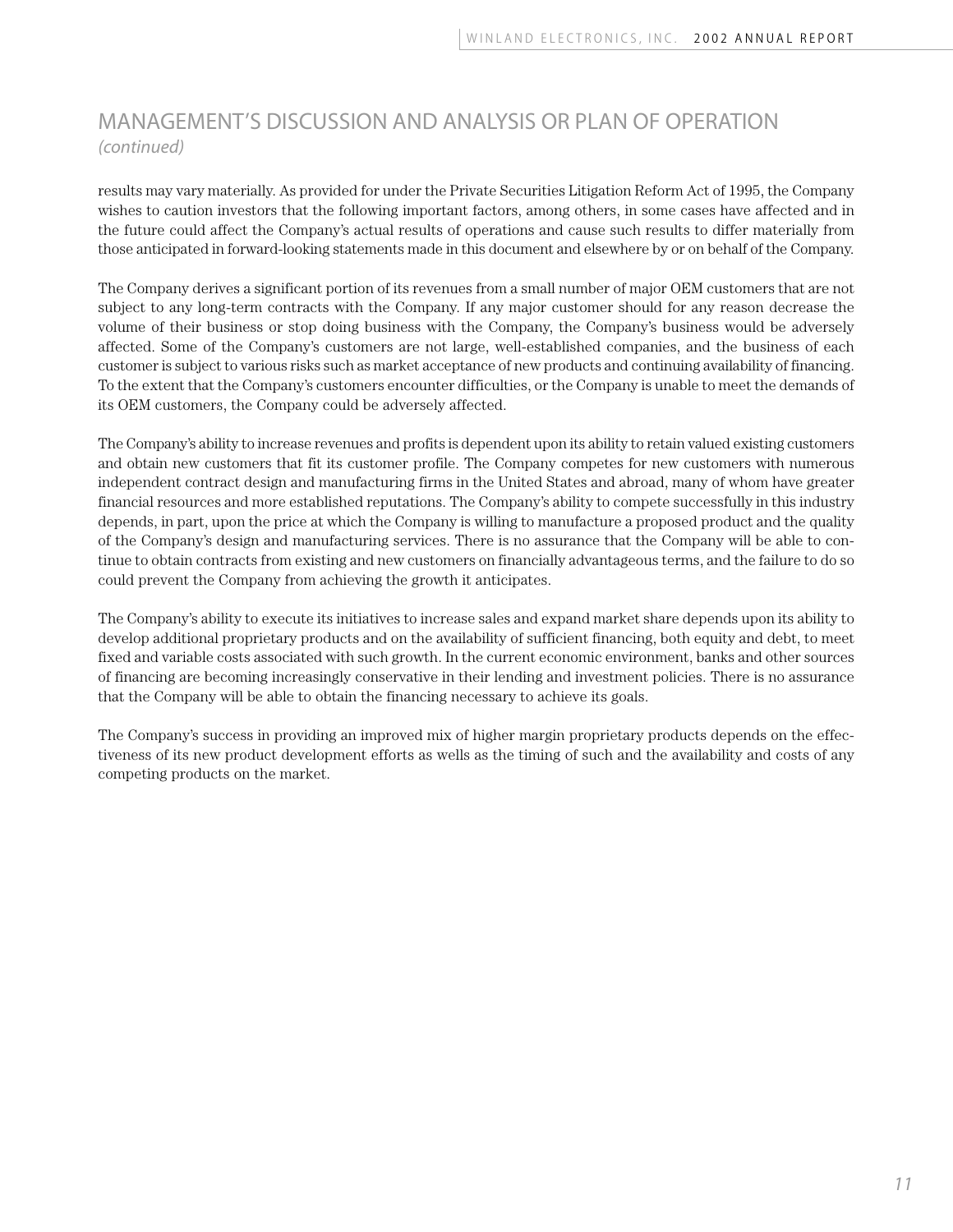# FINANCIAL REPORT INDEX

| 13 |
|----|
|    |
| 16 |
| 17 |
| 18 |
|    |

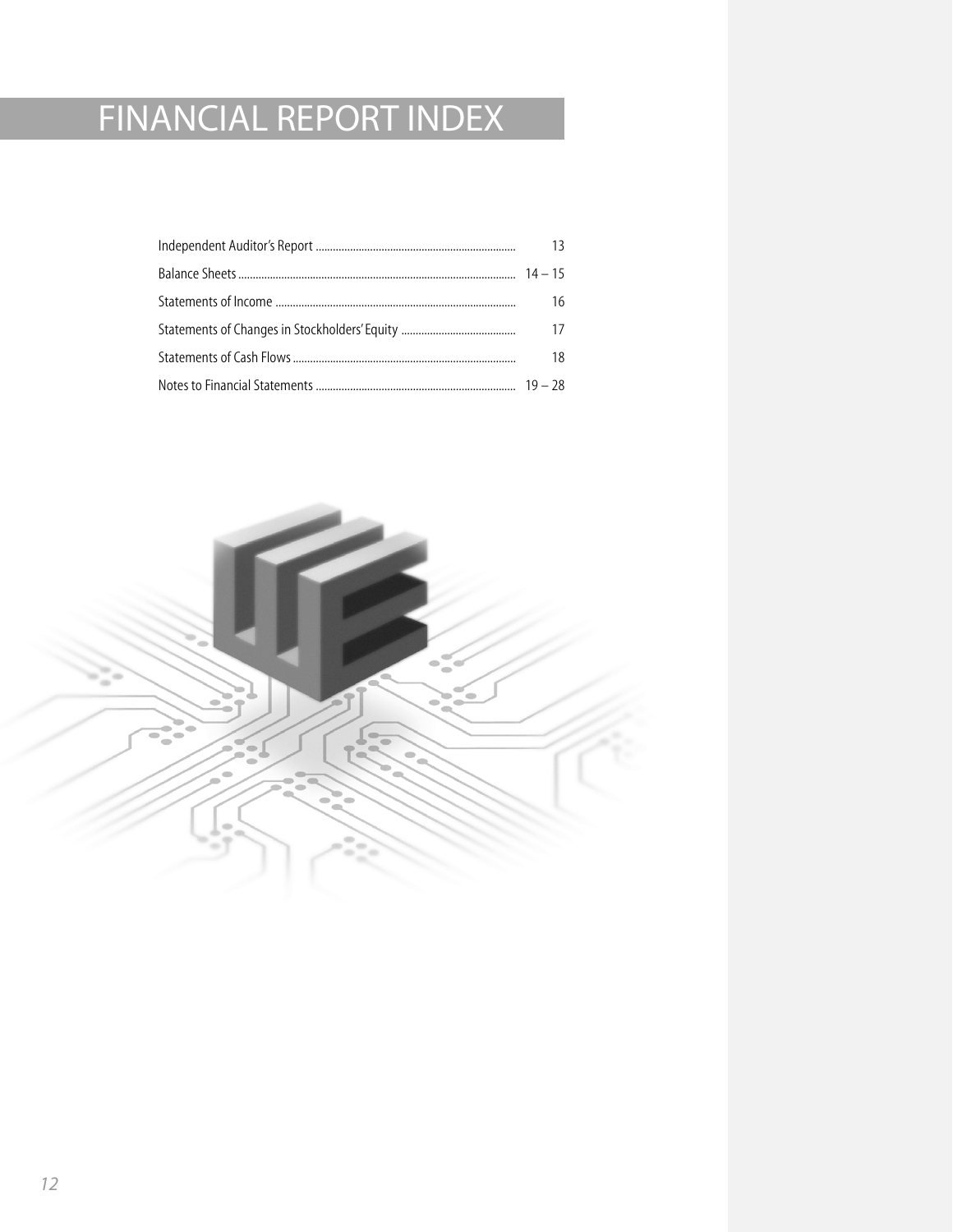## McGladrey & Pullen **Certified Public Accountants**

## INDEPENDENT AUDITOR'S REPORT

To the Board of Directors Winland Electronics, Inc. Mankato, Minnesota

We have audited the accompanying balance sheets of Winland Electronics, Inc. as of December 31, 2002 and 2001, and the related statements of income, changes in stockholders' equity and cash flows for the years then ended. These financial statements are the responsibility of the Company's management. Our responsibility is to express an opinion on these financial statements based on our audits.

We conducted our audits in accordance with auditing standards generally accepted in the United States of America. Those standards require that we plan and perform the audit to obtain reasonable assurance about whether the financial statements are free of material misstatement. An audit includes examining, on a test basis, evidence supporting the amounts and disclosures in the financial statements. An audit also includes assessing the accounting principles used and the significant estimates made by management, as well as evaluating the overall financial statement presentation. We believe that our audits provide a reasonable basis for our opinion.

In our opinion, the financial statements referred to above present fairly, in all material respects, the financial position of Winland Electronics, Inc. as of December 31, 2002 and 2001, and the results of its operations and its cash flows for the years then ended, in conformity with accounting principles generally accepted in the United States of America.

McGladrey f Pullen, LLP

Minneapolis, Minnesota January 24, 2003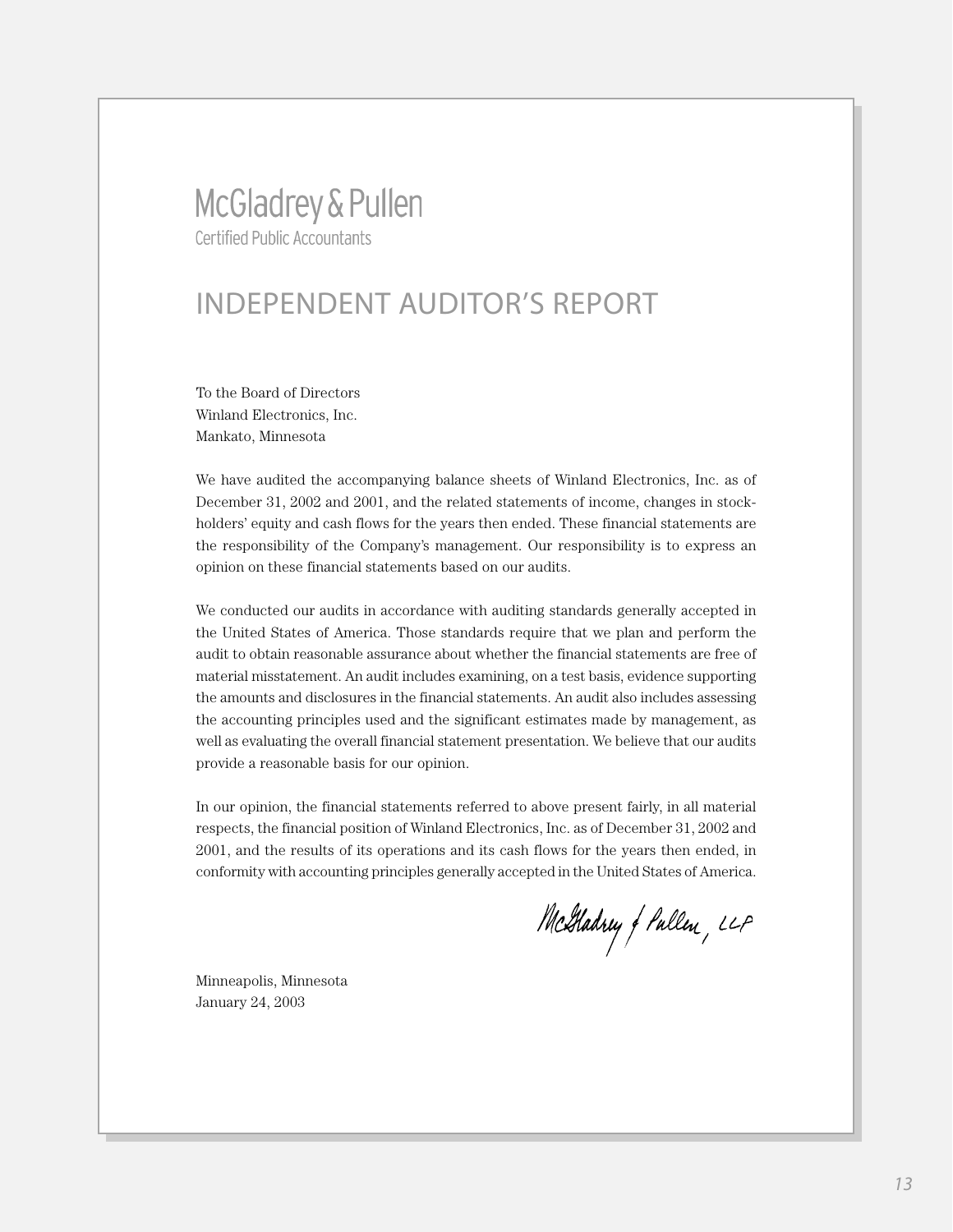# BALANCE SHEETS

December 31, 2002 and 2001

| <b>ASSETS</b> (Note 3)                                       | 2002          | 2001          |
|--------------------------------------------------------------|---------------|---------------|
|                                                              |               |               |
| <b>Current Assets</b>                                        |               |               |
| Cash                                                         | \$<br>692,700 | \$<br>399,749 |
| Accounts receivable, less allowance for doubtful accounts of |               |               |
| $$10,000$ (Note 9)                                           | 2,091,544     | 1,993,983     |
| Income tax receivable                                        |               | 177,000       |
| Inventories (Note 2)                                         | 1,811,644     | 2,439,727     |
| Prepaid expenses and other assets                            | 145,035       | 100,191       |
| Deferred taxes (Note 6)                                      | 186,000       |               |
| <b>Total current assets</b>                                  | 4,926,923     | 5,110,650     |
| Other Assets                                                 |               |               |
| Patents and trademarks, net of accumulated amortization of   |               |               |
| \$33,649 in 2002; \$33,212 in 2001                           | 590           | 1,027         |
|                                                              |               |               |
| Property and Equipment, at cost (Note 4)                     |               |               |
| Land and land improvements                                   | 272,901       | 272,901       |
| <b>Building</b>                                              | 2,983,586     | 2,983,586     |
| Machinery and equipment                                      | 3,735,832     | 3,675,897     |
| Data processing equipment                                    | 1,265,396     | 1,301,598     |
| Office furniture and equipment                               | 352,834       | 353,932       |
| Total property and equipment                                 | 8,610,548     | 8,587,914     |
| Less accumulated depreciation                                | 4,556,721     | 3,884,440     |
| Net property and equipment                                   | 4,053,828     | 4,703,474     |
| <b>Total assets</b>                                          | \$8,981,341   | \$9,815,151   |
|                                                              |               |               |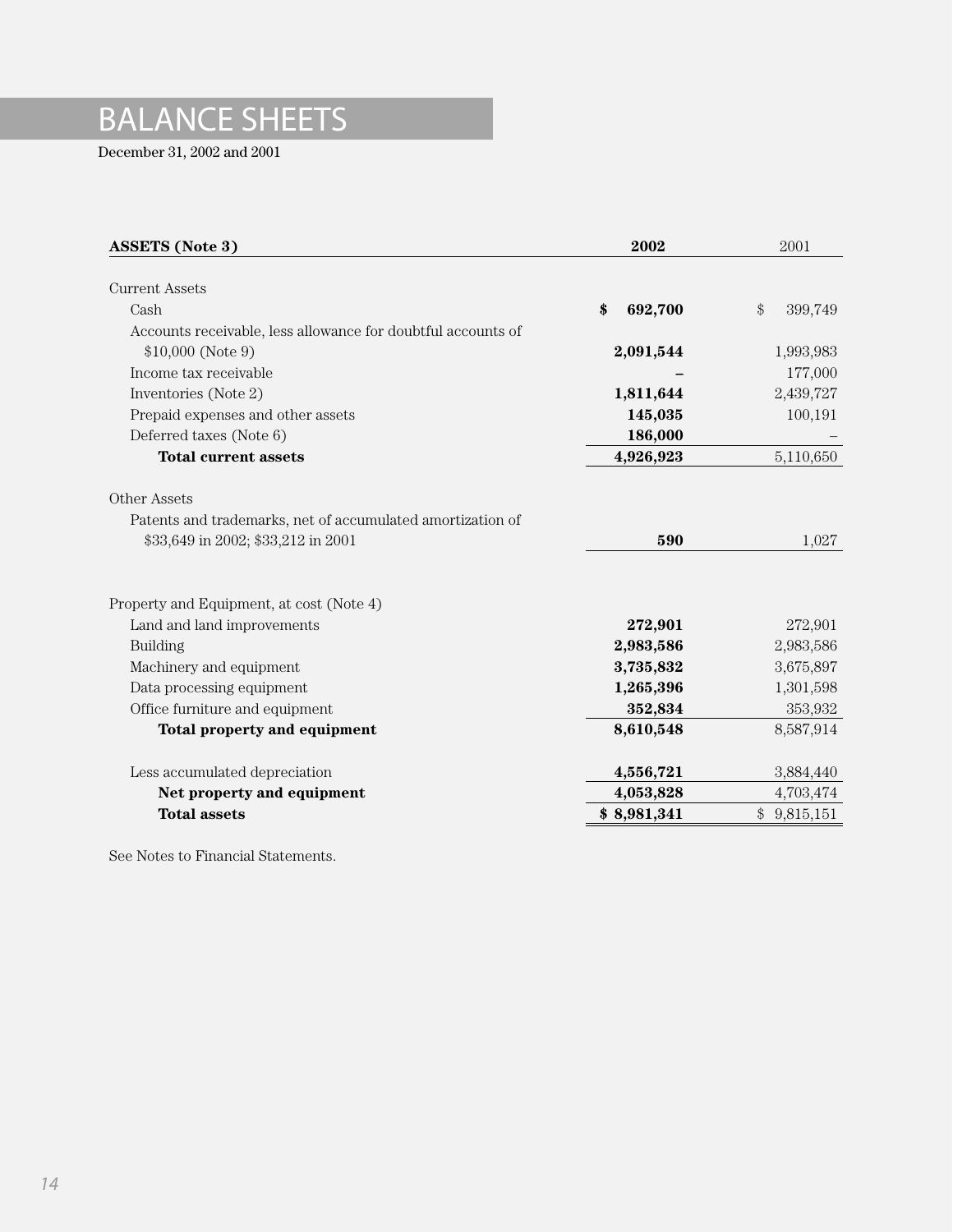| LIABILITIES AND STOCKHOLDERS' EQUITY                            | 2002        | 2001                       |
|-----------------------------------------------------------------|-------------|----------------------------|
|                                                                 |             |                            |
| <b>Current Liabilities</b>                                      |             |                            |
| Note payable to bank (Note 3)                                   | \$          | 1,981,501<br>$\mathcal{S}$ |
| Current maturities of long-term debt                            | 413,546     | 472,325                    |
| Accounts payable                                                | 931,933     | 931,385                    |
| Accrued expenses:                                               |             |                            |
| Compensation                                                    | 524,088     | 289,749                    |
| Other                                                           | 151,547     | 68,024                     |
| Income tax payable                                              | 159,028     |                            |
| <b>Total current liabilities</b>                                | 2,180,143   | 3,742,984                  |
|                                                                 |             |                            |
| Long-Term Liabilities                                           |             |                            |
| Deferred revenue (Note 5)                                       | 178,958     | 187,098                    |
| Long-term debt, less current maturities (Notes 3 and 4)         | 2,098,083   | 2,453,909                  |
| <b>Total long-term liabilities</b>                              | 2,277,041   | 2,641,007                  |
| <b>Total liabilities</b>                                        | 4,457,184   | 6,383,991                  |
| Commitments and Contingencies (Note 4)                          |             |                            |
| Stockholders' Equity (Notes 7 and 8)                            |             |                            |
| Common stock, par value \$0.01 per share; authorized 20,000,000 |             |                            |
| shares; issued and outstanding 2,978,160 shares in 2002 and     |             |                            |
| 2,959,842 shares in 2001                                        | 29,782      | 29,598                     |
| Additional paid-in capital                                      | 2,264,710   | 2,249,702                  |
| Retained earnings                                               | 2,229,665   | 1,151,860                  |
| Total stockholders' equity                                      | 4,524,157   | 3,431,160                  |
| Total liabilities and stockholders' equity                      | \$8,981,341 | \$9,815,151                |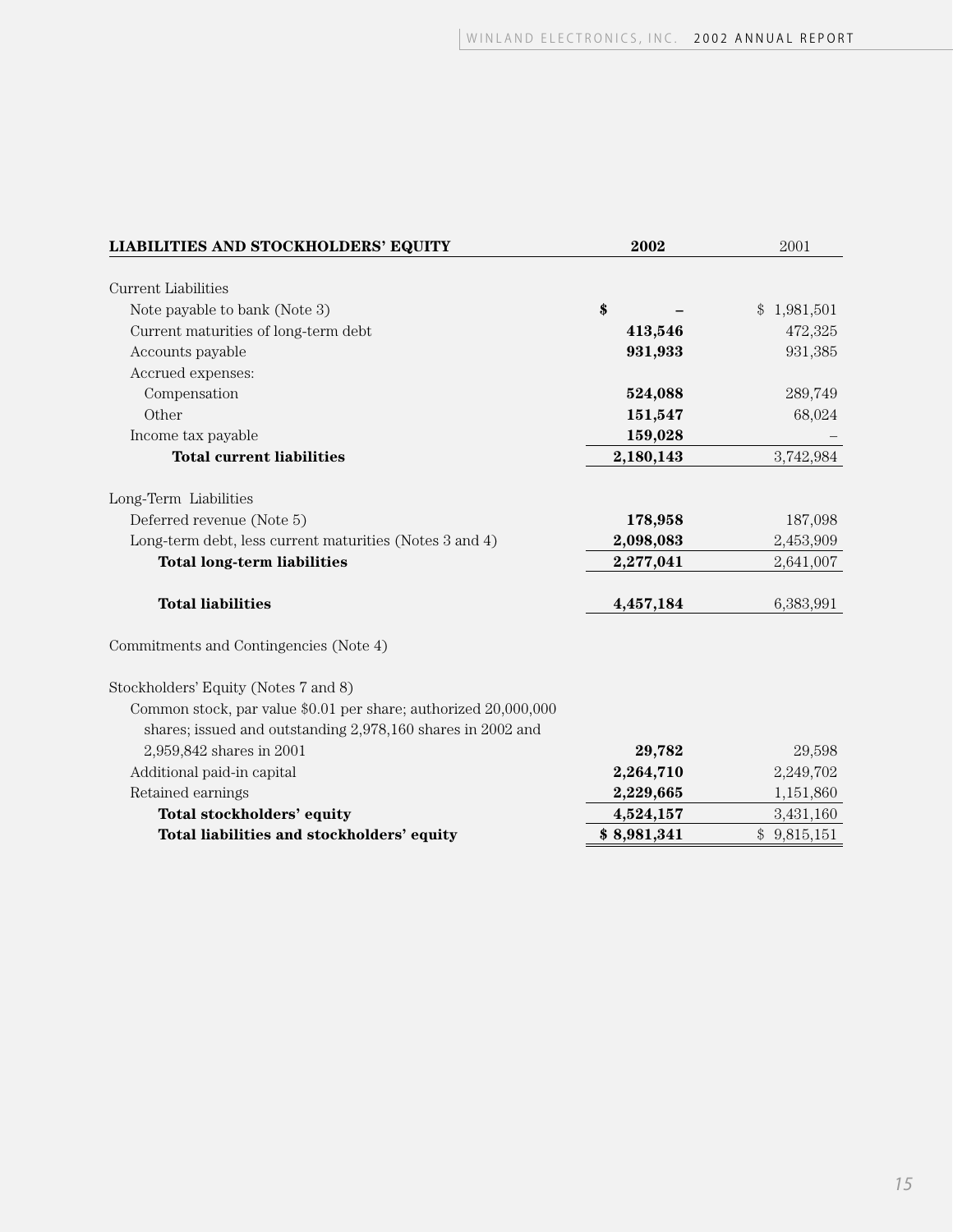# STATEMENTS OF INCOME

Years Ended December 31, 2002 and 2001

|                                                       | 2002            | 2001                                                        |
|-------------------------------------------------------|-----------------|-------------------------------------------------------------|
| Net sales (Note 9)                                    | \$18,097,465    | $\mathcal{L}$<br>15,394,754                                 |
| Cost of sales                                         | 13,802,351      | 12,795,245                                                  |
| Gross profit                                          | 4,295,114       | 2,599,509                                                   |
| Operating expenses:                                   |                 |                                                             |
| General and administrative                            | 1,268,955       | 1,606,663                                                   |
| Research and development                              | 671,930         | 840,813                                                     |
| Sales and marketing                                   | 899,539         | 716,821                                                     |
|                                                       | 2,840,424       | 3,164,297                                                   |
| <b>Operating income (loss)</b>                        | 1,454,690       | (564, 788)                                                  |
| Other income (expenses):                              |                 |                                                             |
| Interest expense                                      | (249, 515)      | (482, 634)                                                  |
| Other, net                                            | 6,630           | 45,093                                                      |
|                                                       | (242, 885)      | (437,541)                                                   |
| Income (loss) before income taxes                     | 1,211,805       | (1,002,329)                                                 |
| Income tax expense (benefit) (Note 6)                 | 134,000         | (125,600)                                                   |
| Net income (loss)                                     | 1,077,805<br>\$ | $\, \, \raisebox{12pt}{$\scriptstyle \circ$}$<br>(876, 729) |
| Earnings (loss) per share data:                       |                 |                                                             |
| Basic                                                 | \$<br>0.36      | $\$\$<br>(0.30)                                             |
| Diluted                                               | 0.35            | (0.30)                                                      |
| Weighted-average number of common shares outstanding: |                 |                                                             |
| Basic                                                 | 2,966,111       | 2,954,128                                                   |
| Diluted                                               | 3,067,300       | 2,954,128                                                   |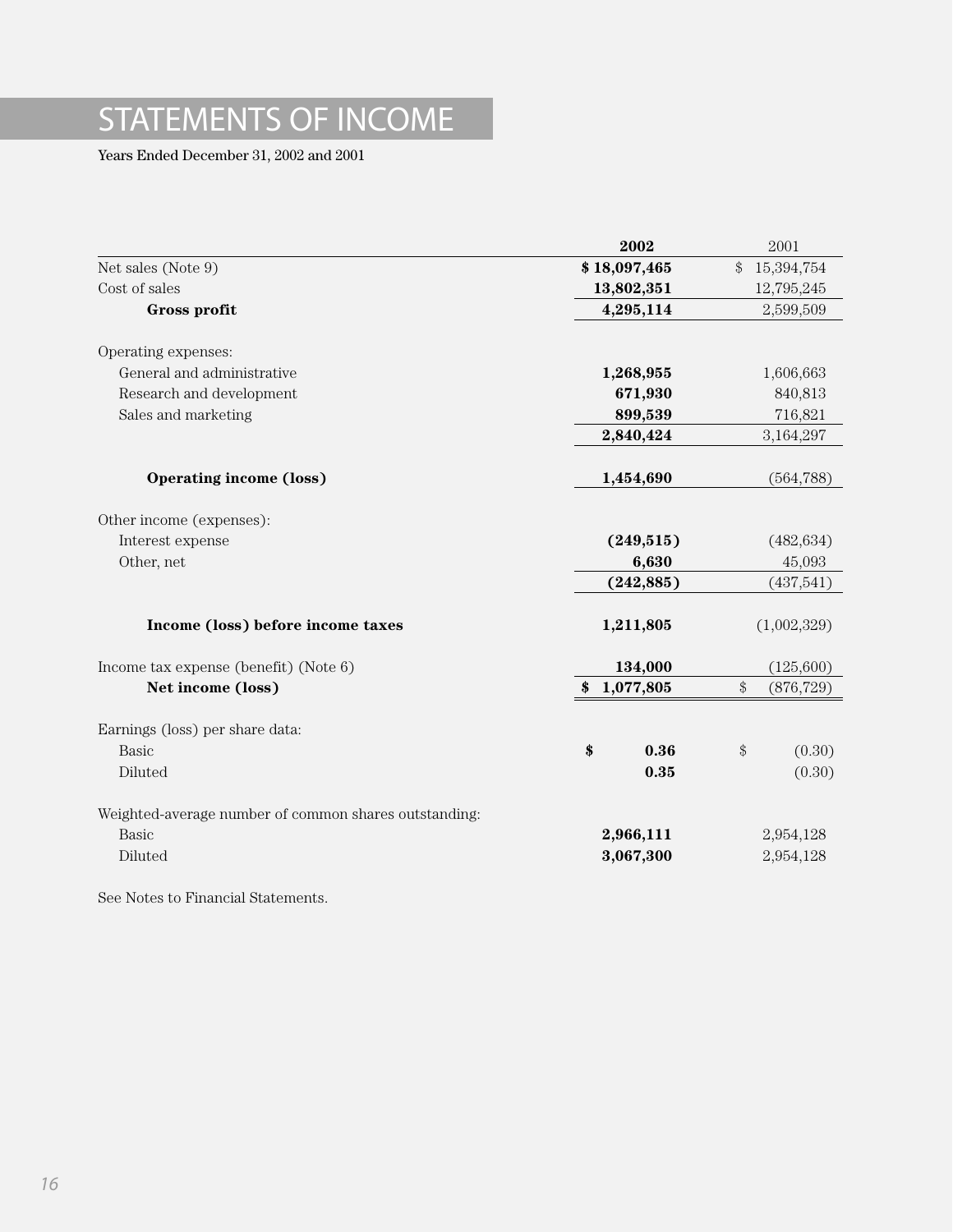# STATEMENTS OF CHANGES IN STOCKHOLDERS' EQUITY

Years Ended December 31, 2002 and 2001

|                                             | Additional   |              |             |             |             |
|---------------------------------------------|--------------|--------------|-------------|-------------|-------------|
|                                             | Common Stock |              | Paid-In     | Retained    |             |
|                                             | Shares       | Amount       | Capital     | Earnings    | Total       |
| Balance on December 31, 2000                | 2,952,313    | 29,523<br>\$ | \$2,242,423 | \$2,028,589 | \$4,300,535 |
| Issuance of common stock in accordance with |              |              |             |             |             |
| employee stock purchase plan (Note 8)       | 7,529        | 75           | 7,279       |             | 7,354       |
| Net loss                                    |              |              |             | (876, 729)  | (876, 729)  |
| Balance on December 31, 2001                | 2,959,842    | 29,598       | 2,249,702   | 1,151,860   | 3,431,160   |
| Issuance of common stock in accordance with |              |              |             |             |             |
| employee stock purchase plan (Note 8)       | 10,894       | 110          | 11,332      |             | 11,442      |
| Issuance of common stock in accordance with |              |              |             |             |             |
| employee stock option plan (Note 7)         | 7,424        | 74           | 3,676       |             | 3,750       |
| Net income                                  |              |              |             | 1,077,805   | 1,077,805   |
| <b>Balance on December 31, 2002</b>         | 2,978,160    | \$<br>29,782 | \$2,264,710 | \$2,229,665 | \$4,524,157 |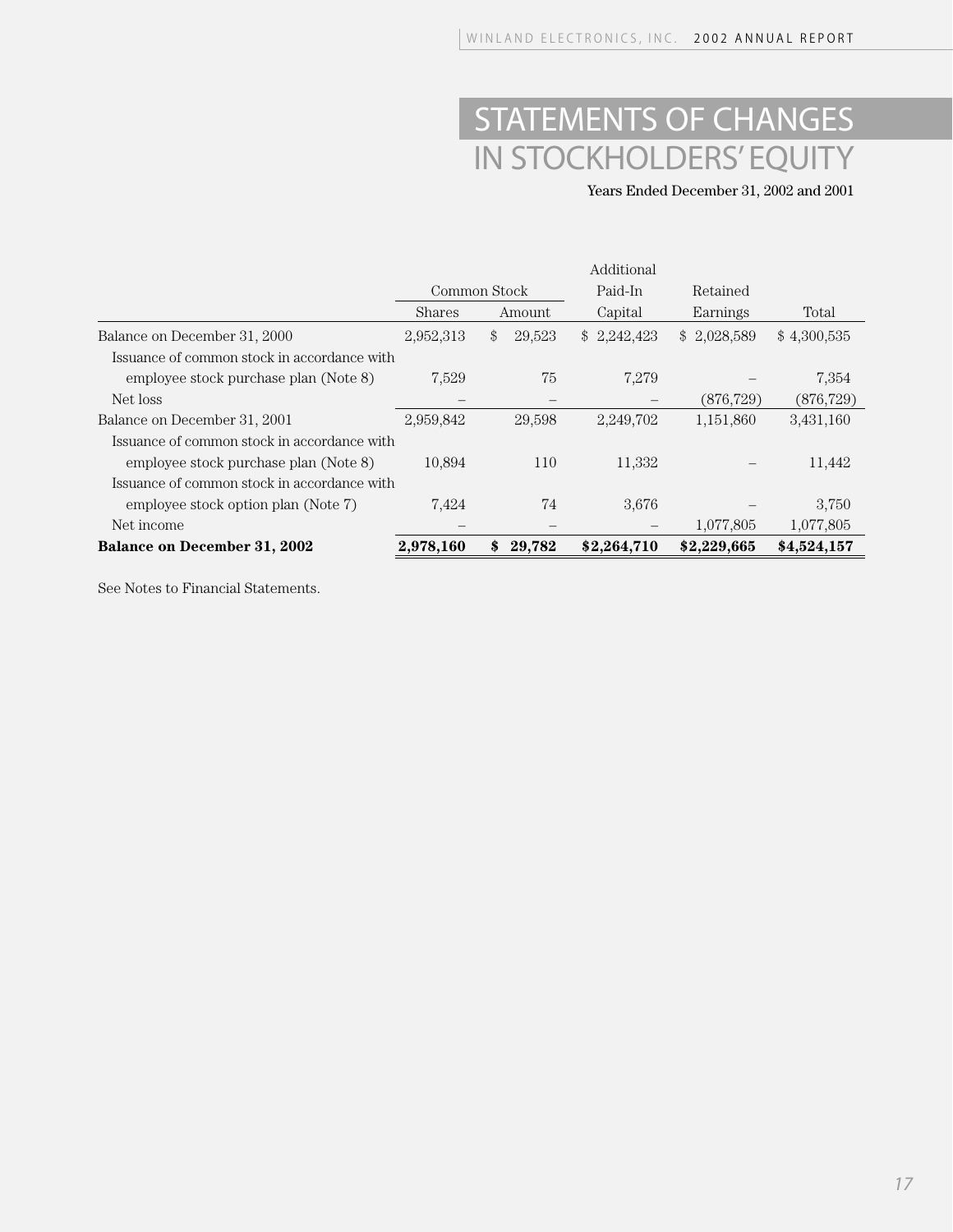# STATEMENTS OF CASH FLOWS

Years Ended December 31, 2002 and 2001

|                                                                     | 2002            | 2001                                                     |
|---------------------------------------------------------------------|-----------------|----------------------------------------------------------|
| Cash Flows From Operating Activities                                |                 |                                                          |
| Net income (loss)                                                   | 1,077,805<br>\$ | \$<br>(876, 729)                                         |
| Adjustments to reconcile net income (loss) to net cash provided by  |                 |                                                          |
| operating activities:                                               |                 |                                                          |
| Depreciation and amortization                                       | 736,162         | 851,061                                                  |
| Loss on disposal of equipment                                       | 5,333           | 11,003                                                   |
| Deferred taxes                                                      | (186,000)       | 54,800                                                   |
| Changes in assets and liabilities:                                  |                 |                                                          |
| Accounts receivable                                                 | (97, 561)       | 1,441,047                                                |
| Income tax receivable                                               | 177,000         | (49, 748)                                                |
| Inventories                                                         | 628,083         | 2,830,302                                                |
| Prepaid expenses and other assets                                   | (44, 844)       | (43,592)                                                 |
| Accounts payable                                                    | 548             | (1,175,934)                                              |
| Accrued expenses, including deferred revenue                        | 309,723         | (1,853)                                                  |
| Income tax payable                                                  | 159,028         |                                                          |
| Net cash provided by operating activities                           | 2,765,278       | 3,040,357                                                |
|                                                                     |                 |                                                          |
| Cash Flows From Investing Activities                                |                 |                                                          |
| Proceeds from disposal of equipment                                 |                 | 18,150                                                   |
| Purchases of property and equipment                                 | (23, 912)       | (49,577)                                                 |
| Net cash used in investing activities                               | (23, 912)       | (31, 427)                                                |
|                                                                     |                 |                                                          |
| Cash Flows From Financing Activities                                |                 |                                                          |
| Net payments on revolving credit agreement                          | (1,981,501)     | (1,943,000)                                              |
| Principal payments on long-term borrowings,                         |                 |                                                          |
| including capital lease obligations                                 | (482, 105)      | (712, 496)                                               |
| Proceeds from issuance of common stock                              | 15,192          | 7,354                                                    |
| Net cash used in financing activities                               | (2, 448, 415)   | (2,648,142)                                              |
|                                                                     |                 |                                                          |
| Net increase in cash                                                | 292,951         | 360,788                                                  |
|                                                                     |                 |                                                          |
| Cash                                                                |                 |                                                          |
| Beginning of year                                                   | 399,749         | 38,961                                                   |
| End of year                                                         | 692,700<br>\$   | \$<br>399,749                                            |
|                                                                     |                 |                                                          |
| Supplemental Disclosures of Cash Flow Information                   |                 |                                                          |
| Cash payments for (receipts of):                                    |                 |                                                          |
| Interest                                                            | 249,424<br>\$   | $\, \, \raisebox{-1.5pt}{\ensuremath{\circ}}$<br>482,818 |
| Income taxes, net                                                   | (15, 835)       | (130, 815)                                               |
|                                                                     |                 |                                                          |
| Supplemental Schedule of Noncash Investing and Financing Activities |                 |                                                          |
| Capital lease obligations incurred for the use of equipment         | 67,500<br>\$    | \$                                                       |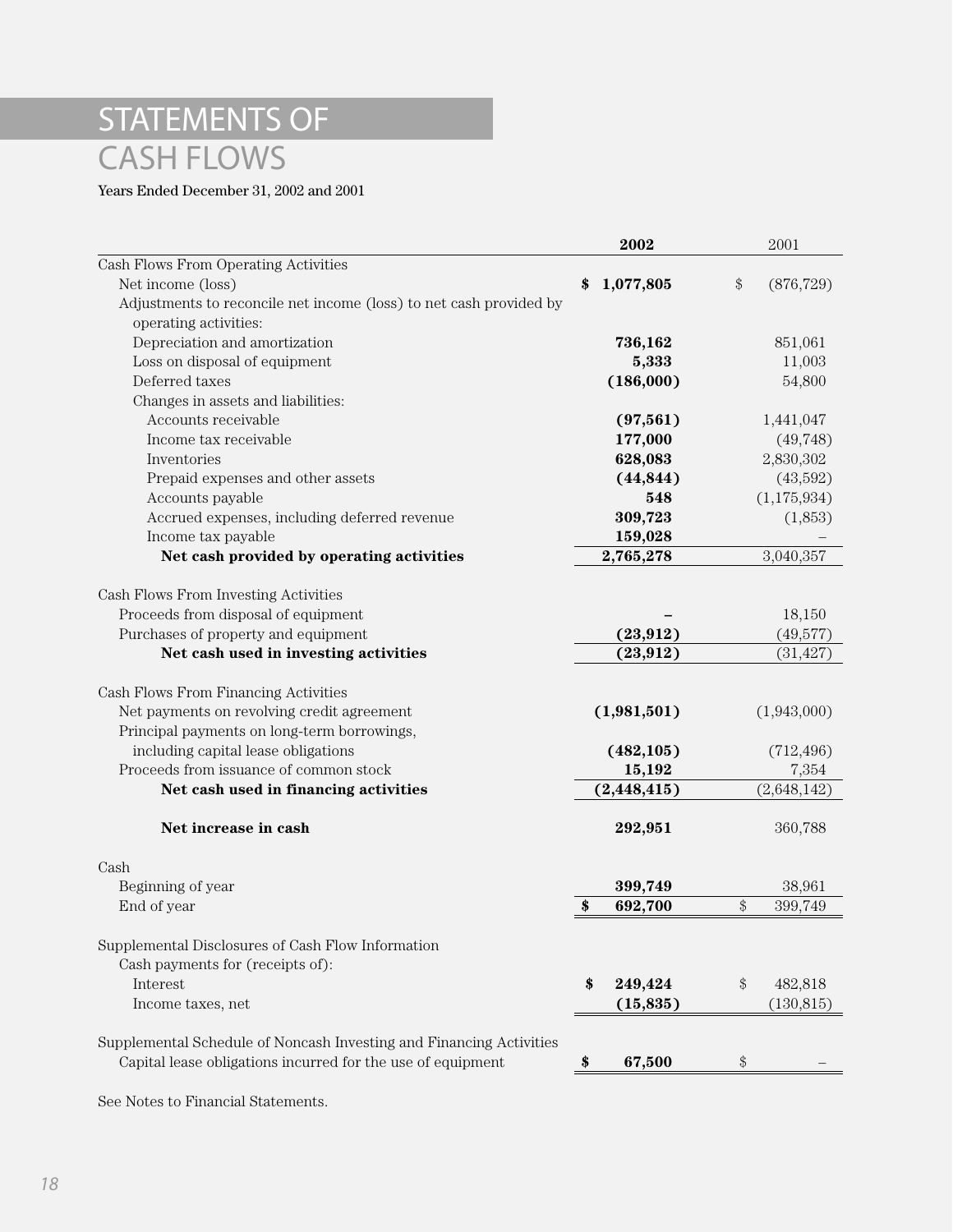#### **Note 1. Nature of Business and Significant Accounting Policies**

**Nature of business:** The Company operates in one business segment, which includes the design and manufacture of electronic control devices. Sales are to customers located primarily in the upper Midwest, and credit is granted based upon the credit policies of the Company.

A summary of the Company's significant accounting policies follows:

**Use of estimates:** The preparation of financial statements in conformity with accounting principles generally accepted in the United States of America requires management to make estimates and assumptions that affect the reported amounts of assets and liabilities and disclosures of contingent assets and liabilities at the date of the financial statements and the reported amounts of revenues and expenses during the reporting period. Actual results could differ from such estimates.

**Revenue recognition:** Revenue from product sales is recognized when shipped, FOB shipping point. Shipping and handling charges billed to customers are included in net sales, and shipping and handling costs incurred by the Company are included in cost of goods sold.

**Cash:** The Company maintains its cash in bank deposit accounts which, at times, may exceed federally insured limits. The Company has not experienced any losses in such accounts.

**Trade receivables:** Trade receivables are carried at original invoice amount less an estimate made for doubtful receivables based on a review of all outstanding amounts on a monthly basis. Management determines the allowance for doubtful accounts by regularly evaluating individual customer receivables and considering a customer's financial condition and credit history, and current economic conditions. Trade receivables are written off when deemed uncollectible. Recoveries of trade receivables previously written off are recorded when received.

**Inventories:** Inventories are stated at the lower of cost (first-in, first-out method) or market.

**Patents and trademarks:** Patents and trademarks are stated at cost and are being amortized using the straight-line method over their economic useful lives. Amortization expense included in the statements of income for the years ended December 31, 2002 and 2001, was approximately \$400 and \$1,500, respectively. Approximate amortization for 2003 will be \$600.

**Depreciation:** It is the Company's policy to include depreciation expense on assets acquired under capital leases with depreciation expense on owned assets. Depreciation is computed using the straight-line method based on the estimated useful lives of the various assets or capital lease term, as follows:

|                                | Years     |
|--------------------------------|-----------|
| Land improvements              | $17 - 20$ |
| <b>Building</b>                | $39 - 40$ |
| Machinery and equipment        | $5 - 7$   |
| Data processing equipment      | $3 - 7$   |
| Office furniture and equipment | $3 - 7$   |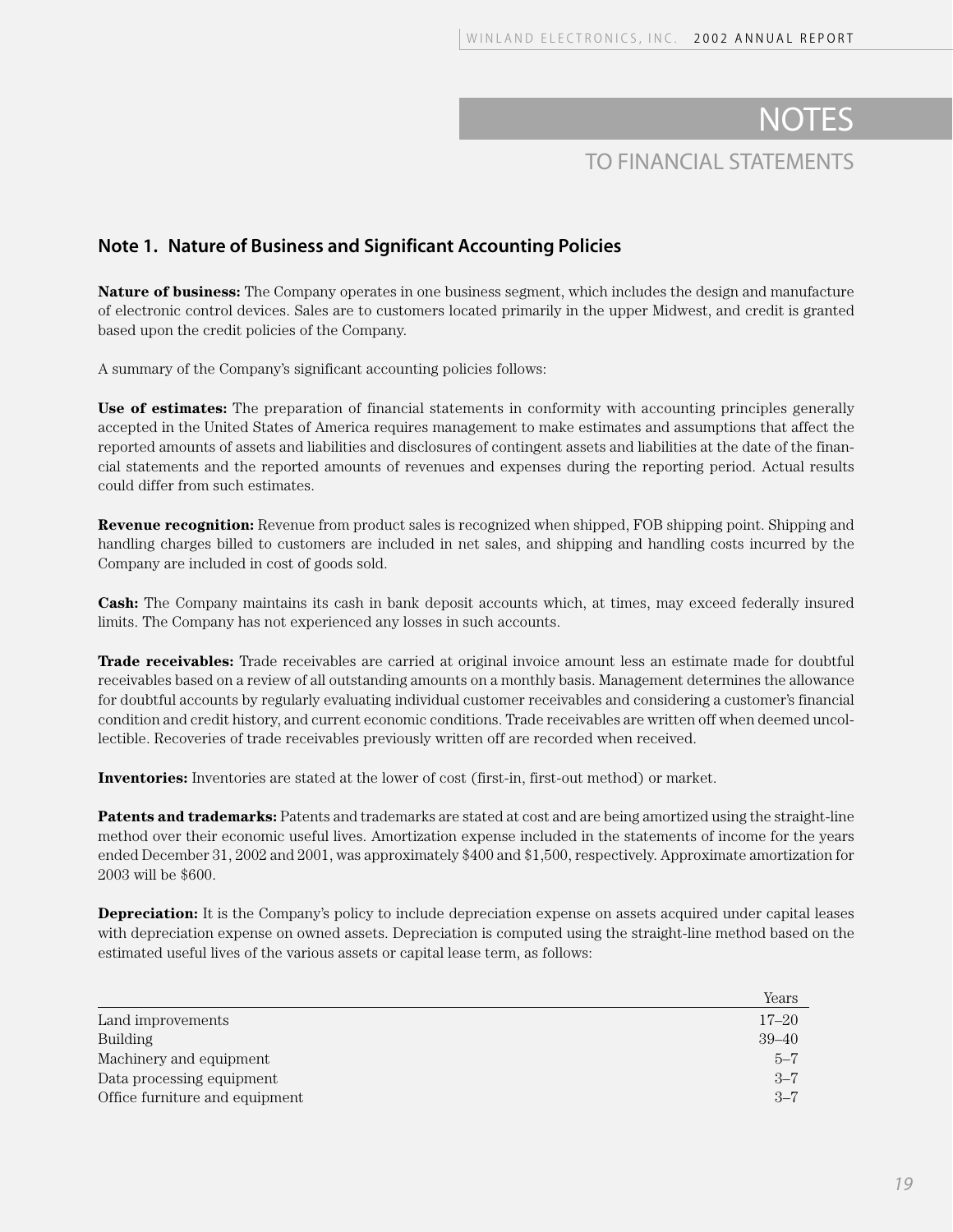### **Note 1. Nature of Business and Significant Accounting Policies (Continued)**

**Long-lived assets:** The Company reviews its long-lived assets and intangibles periodically to determine potential impairment by comparing the carrying value of the long-lived assets with the estimated future cash flows expected to result from the use of the assets, including cash flows from disposition. Should the sum of the expected future cash flows be less than the carrying value, the Company would recognize an impairment loss. An impairment loss would be measured by comparing the amount by which the carrying value exceeds the fair value of the long-lived assets and intangibles. In 2001, the Company recognized an impairment charge on certain equipment of approximately \$63,000. There were no impairment losses recognized in 2002.

**Product warranties:** The Company provides a limited warranty for a period of one year for its products. The Company's standard warranties require the Company to repair or replace defective products during such warranty period at no cost to the customer. The Company estimates the costs that may be incurred under its basic limited warranty and records a liability in the amount of such costs at the time product revenue is recognized. Factors that affect the Company's warranty liability include the number of units sold, historical and anticipated rates of warranty claims, and cost per claim. The Company periodically assesses the adequacy of its recorded warranty liabilities and adjusts the amounts as necessary. The Company utilizes historical trends and actuarial analysis tools to assist in determining the appropriate loss reserve levels.

Changes in the Company's warranty liability, which is included in other accruals on the balance sheets, during the period are approximately as follows:

|                                                 | Years Ended December 31 |           |  |          |
|-------------------------------------------------|-------------------------|-----------|--|----------|
|                                                 |                         | 2002      |  | 2001     |
| Balance, beginning                              | \$                      | 25,000    |  | 75,000   |
| Accruals for products sold                      |                         | 194,000   |  | 50,000   |
| Payments made                                   |                         | (118,000) |  | (70,000) |
| Changes in accruals for pre-existing warranties |                         | (6,000)   |  | (30,000) |
| Balance, ending                                 | \$                      | 95,000    |  | 25,000   |

**Income taxes:** Deferred taxes are provided on an asset and liability method whereby deferred tax assets are recognized for deductible temporary differences and operating loss and tax credit carryforwards, and deferred tax liabilities are recognized for taxable temporary differences. Temporary differences are the differences between the reported amounts of assets and liabilities and their tax basis. Deferred tax assets are reduced by a valuation allowance when, in the opinion of management, it is more likely than not that some portion or all of the deferred tax assets will not be realized. Deferred tax assets and liabilities are adjusted for the effects of changes in tax laws and rates on the date of enactment.

Investment tax credits, research and development credits, and job credits are accounted for by the flow-through method, whereby they reduce income taxes currently payable and the provision for income taxes in the period the assets giving rise to the credits are placed in service. To the extent such credits are not currently utilized on the Company's tax return, deferred tax assets, subject to considerations about the need for a valuation allowance, are recognized for the carryforward amount.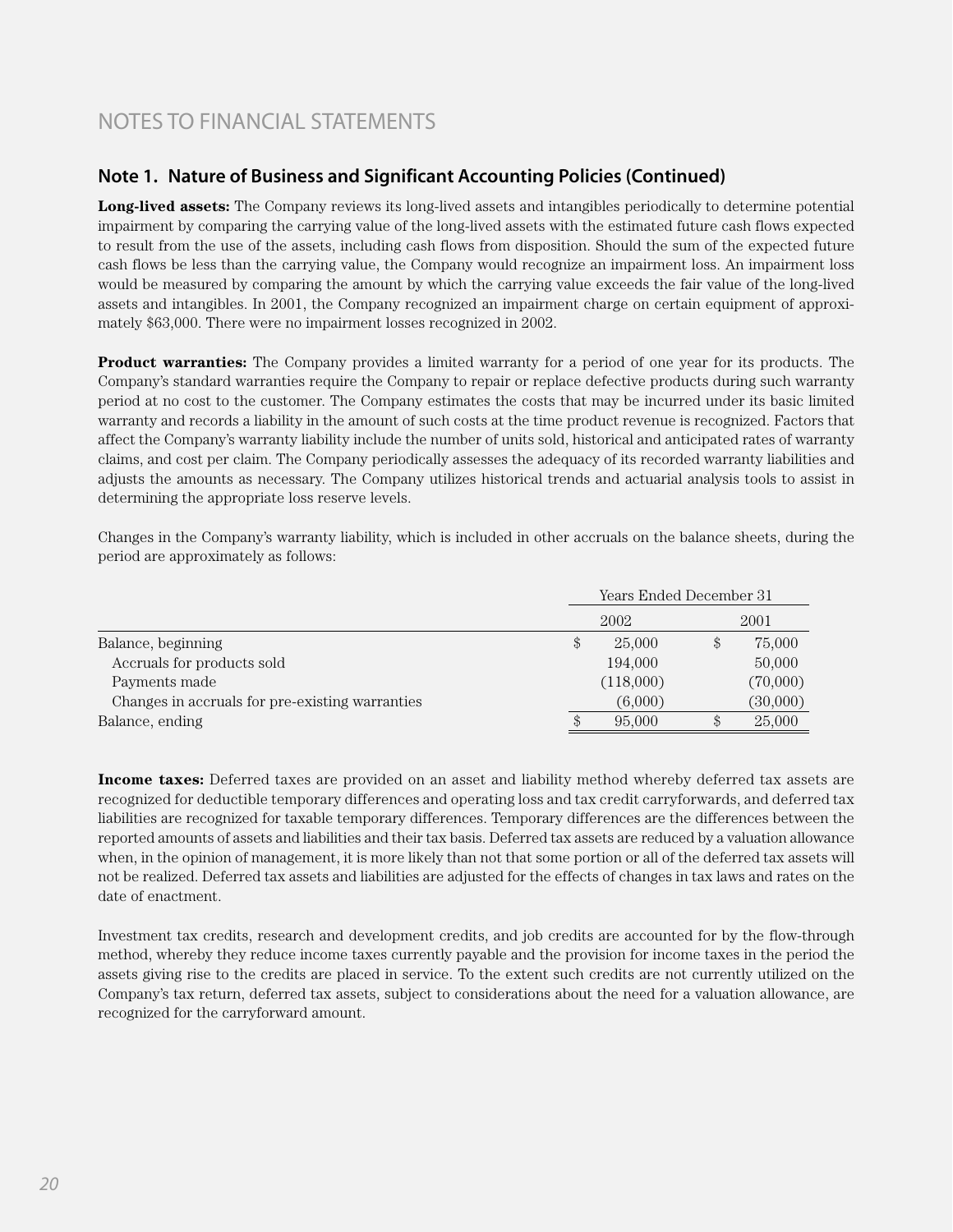#### **Note 1. Nature of Business and Significant Accounting Policies (Continued)**

**Fair value of financial instruments:** Management estimates that the carrying value of long-term debt approximates fair value, estimated based on interest rates for the same or similar debt offered to the Company having the same or similar remaining maturities and collateral requirements. The carrying value of all other financial instruments approximates fair value due to the short-term nature of the instruments.

**Earnings (loss) per share:** Basic earnings (loss) per share is computed by dividing net earnings (loss) by the weighted-average number of common shares outstanding during the period. Diluted earnings (loss) per share is computed by dividing net earnings by the weighted-average number of common shares outstanding during the period, including potentially dilutive shares.

The Company has granted options to purchase shares of common stock at various amounts per share (see Note 7). For 2001, these options and warrants were not included in the computation of diluted earnings per share because the Company has incurred a loss for the period. The inclusion of potential common shares in the calculation of diluted loss per share would have an antidilutive effect. Therefore, basic and diluted loss per share amounts are the same for 2001.

**Employee stock plans:** At December 31, 2002, the Company has a stock-based compensation plan, which is described more fully in Note 7. The Company accounts for this plan under the recognition and measurement principles of APB Opinion No. 25, *Accounting for Stock Issued to Employees*, and related interpretations. Accordingly, no stock-based employee compensation cost has been recognized, as all options granted under this plan had an exercise price equal to the market value of the underlying common stock on the date of grant. The following table illustrates the effect on net income (loss) and earnings (loss) per share had compensation cost for the stock-based compensation plan been determined based on the grant date fair values of awards (the method described in FASB Statement No. 123, *Accounting for Stock-Based Compensation)*:

|                                                                          | Years Ended December 31 |           |    |            |
|--------------------------------------------------------------------------|-------------------------|-----------|----|------------|
|                                                                          |                         | 2002      |    | 2001       |
| Net income (loss):                                                       |                         |           |    |            |
| As reported                                                              | $\mathcal{S}$           | 1,077,805 | \$ | (876, 729) |
| Deduct total stock-based employee compensation expense determined        |                         |           |    |            |
| under fair value-based method for all awards, net of related tax effects |                         | (96,209)  |    | (39, 153)  |
| Pro forma                                                                | \$                      | 981,596   | \$ | (915,882)  |
| Basic earnings (loss) per share:                                         |                         |           |    |            |
| As reported                                                              | \$                      | 0.36      | \$ | (0.30)     |
| Pro forma                                                                |                         | 0.33      |    | (0.31)     |
| Diluted earnings (loss) per share:                                       |                         |           |    |            |
| As reported                                                              |                         | 0.35      |    | (0.30)     |
| Pro forma                                                                |                         | 0.32      |    | (0.31)     |

**Research and development expense:** The Company expenses research and development costs as incurred. Research and development expenses of \$672,770 and \$840,813 were charged to operations during the years ended December 31, 2002 and 2001, respectively.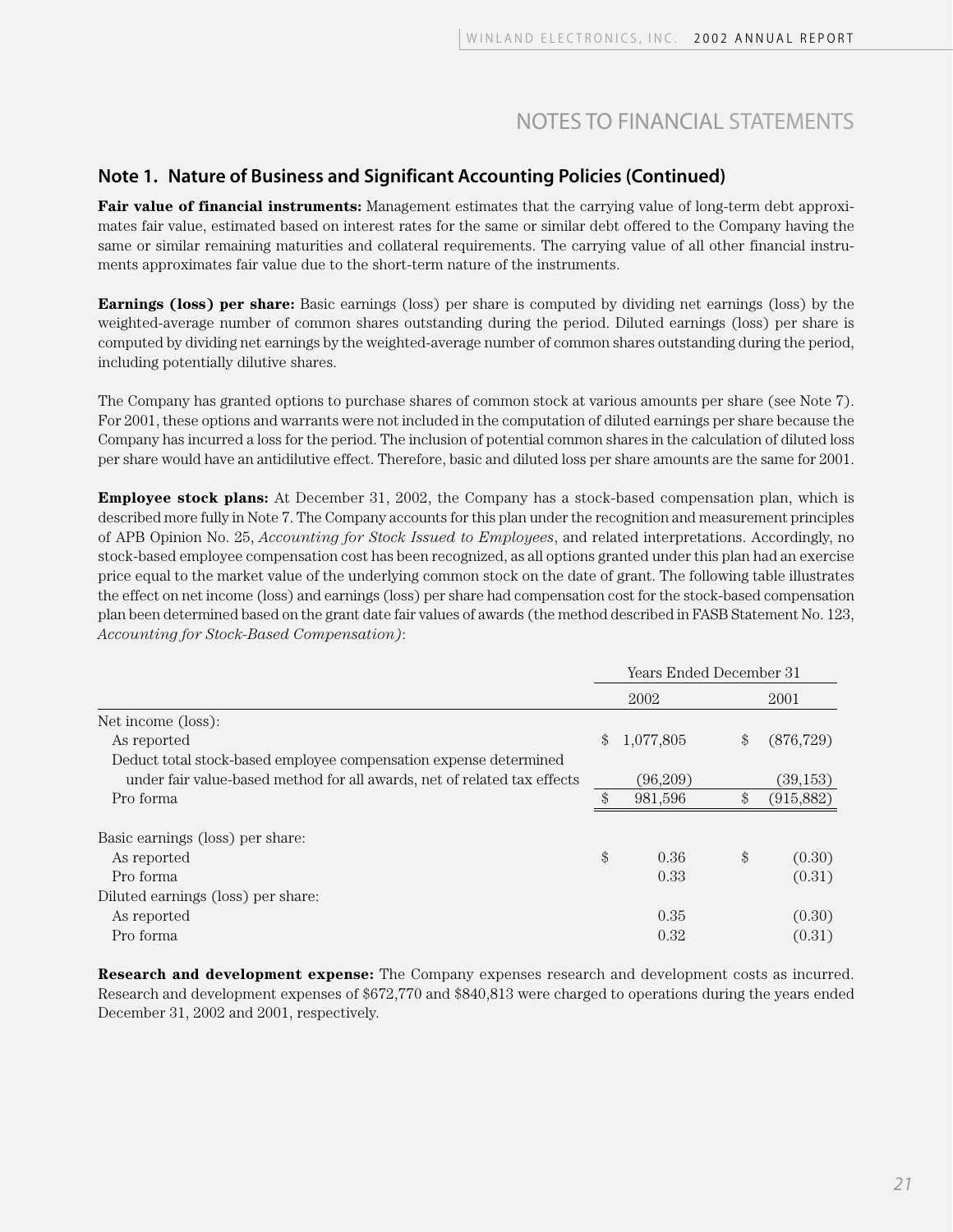### **Note 1. Nature of Business and Significant Accounting Policies (Continued)**

**Recent pronouncements:** In September 2001, the Financial Accounting Standards Board (FASB) issued Statement No. 143, *Asset Retirement Obligations.* This statement addresses financial accounting and reporting for obligations associated with the retirement of tangible long-lived assets and the associated asset retirement costs. The statement will be effective for the Company's fiscal year ending 2003. Management does not expect the adoption of this standard to have a material impact on the Company's financial statements.

In April 2002, the FASB issued Statement No. 145, *Rescission of FASB Statements No. 4, 44, and 64, Amendments of FASB Statement No. 13, and Technical Corrections*. The Company does not believe that the adoption of this pronouncement will have a material effect on its financial statements.

In June 2002, the FASB issued Statement No. 146, *Accounting for Costs Associated With Exit or Disposal Activities.* This statement requires the recognition of a liability for a cost associated with an exit or disposal activity when the liability is incurred versus the date the Company commits to an exit plan. In addition, this statement states the liability should be initially measured at fair value. The statement is effective for exit or disposal activities that are initiated after December 31, 2002. The Company does not believe that the adoption of this pronouncement will have a material effect on its financial statements.

In January 2003, the FASB issued SFAS No. 148, *Accounting for Stock-Based Compensation — Transition and Disclosure.* This statement provides alternative methods of transition for a voluntary change to the fair value–based method of accounting for stock-based employee compensation. In addition, this statement also amends the disclosure requirements of SFAS No. 123 to require more prominent and frequent disclosures in the financial statements about the effects of stock-based compensation. The transitional guidance and annual disclosure provisions of this statement is effective for the December 31, 2002, financial statements. The interim reporting disclosure requirements will be effective for the Company's March 31, 2003, 10-QSB. Because the Company continues to account for employee stock-based compensation under APB Opinion No. 25, the transitional guidance of SFAS No. 148 has no effect on the financial statements at this time. However, the December 31, 2002, financial statements have incorporated the enhanced disclosure requirements of SFAS No. 148, as presented above under the caption "Employee Stock Plans."

In January 2003, the FASB issued Interpretation No. 45, *Guarantor's Accounting and Disclosure Requirements for Guarantees, Including Indirect Guarantees of Indebtedness of Others.* FASB Interpretation No. 45 clarifies that a guarantor is required to recognize, at the inception of a guarantee, a liability for the fair value of the obligation undertaken in issuing certain guarantees. The 2002 financial statements have incorporated the enhanced disclosure requirements of Interpretation No. 45, as presented in Note 1 to the financial statements under the caption "Product warranties." The Company does not expect that this interpretation will have any other effect on its financial statements.

In January 2003, the FASB issued Interpretation No. 46, *Consolidation of Variable Interest Entities.* This interpretation establishes standards for identifying a variable interest entity and for determining under what circumstances a variable interest entity should be consolidated with its primary beneficiary. Until now, a company generally has included another entity in its consolidated financial statements only if it controlled the entity through voting interests. Interpretation No. 46 changes that by requiring a variable interest entity to be consolidated by a company if that company is subject to a majority of the risk of loss from the variable interest entity's activities or is entitled to receive a majority of the entity's residual returns or both. The requirements of Interpretation No. 46 will apply to the Company for its quarter ending September 30, 2003. The Company does not believe that the adoption of this pronouncement will have a material effect on its financial statements.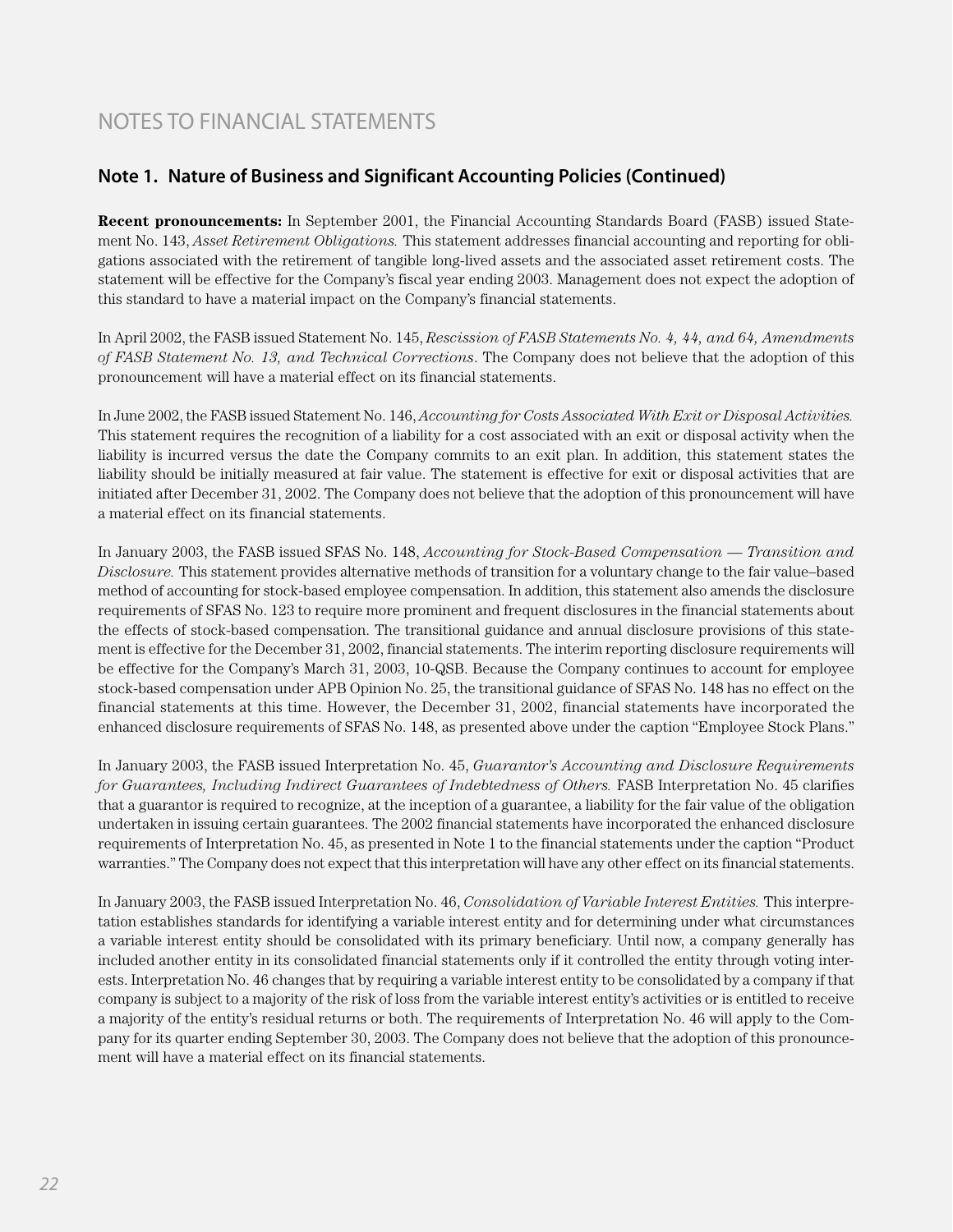#### **Note 2. Inventories**

The components of inventories at December 31, 2002 and 2001, are as follows:

|                      | December 31 |           |     |           |
|----------------------|-------------|-----------|-----|-----------|
|                      |             | 2002      |     | 2001      |
| Raw materials        | \$          | 1,462,315 | \$  | 2,006,461 |
| Work in progress     |             | 138,663   |     | 138,859   |
| Finished goods       |             | 395,666   |     | 429,407   |
| Obsolescence reserve |             | (185,000) |     | (135,000) |
| Total                |             | 1,811,644 | \$. | 2,439,727 |

#### **Note 3. Financing Arrangement and Long-Term Debt**

**Financing arrangement:** The Company has a \$2,500,000 revolving line-of-credit agreement through March 31, 2003. Advances are due on demand, are secured by substantially all assets of the Company, and are subject to a defined borrowing base equal to 75 percent of qualified accounts receivable and 40 percent of eligible inventories. Interest on advances is at the prime rate plus 2.0 percent (6.25 percent at December 31, 2002) and is due monthly. Advances outstanding on the revolving line-of-credit agreement at December 31, 2001, were \$1,981,501. There were no advances outstanding on the revolving line of credit at December 31, 2002. (a)

**Long-term debt:** The following is a summary of long-term debt:

|                                                                       | December 31     |                 |  |
|-----------------------------------------------------------------------|-----------------|-----------------|--|
|                                                                       | 2002            | 2001            |  |
| $6.941\%$ note payable, due in monthly installments of \$15,221,      |                 |                 |  |
| including interest, to January 1, 2005, when the remaining            |                 |                 |  |
| balance is payable, secured by property and equipment (a)             | 1,019,731<br>\$ | 1,127,505<br>\$ |  |
| 4% note payable, due in monthly installments of \$3,698, including    |                 |                 |  |
| interest, to January 1, 2005, when the remaining balance is           |                 |                 |  |
| payable, secured by property and equipment                            | 273,363         | 306,096         |  |
| 8.25% note payable, due in monthly installments of \$5,150, including |                 |                 |  |
| interest, to September 2004, secured by equipment                     | 464,973         | 486,890         |  |
| 6% note payable, due in monthly installments of \$1,665, including    |                 |                 |  |
| interest, to November 2009, secured by building                       | 111,799         | 124,653         |  |
| Capital lease obligations, due in various monthly installments, with  |                 |                 |  |
| interest ranging from 5.44% to 9.30%, to November 2006, secured       |                 |                 |  |
| by equipment (Note 4)                                                 | 641,765         | 881,090         |  |
|                                                                       | 2,511,631       | 2,926,234       |  |
| Less current maturities                                               | 413,546         | 472,325         |  |
| Total long-term debt                                                  | \$<br>2,098,085 | 2,453,909<br>\$ |  |

(a) These agreements contain certain reporting and operating covenants.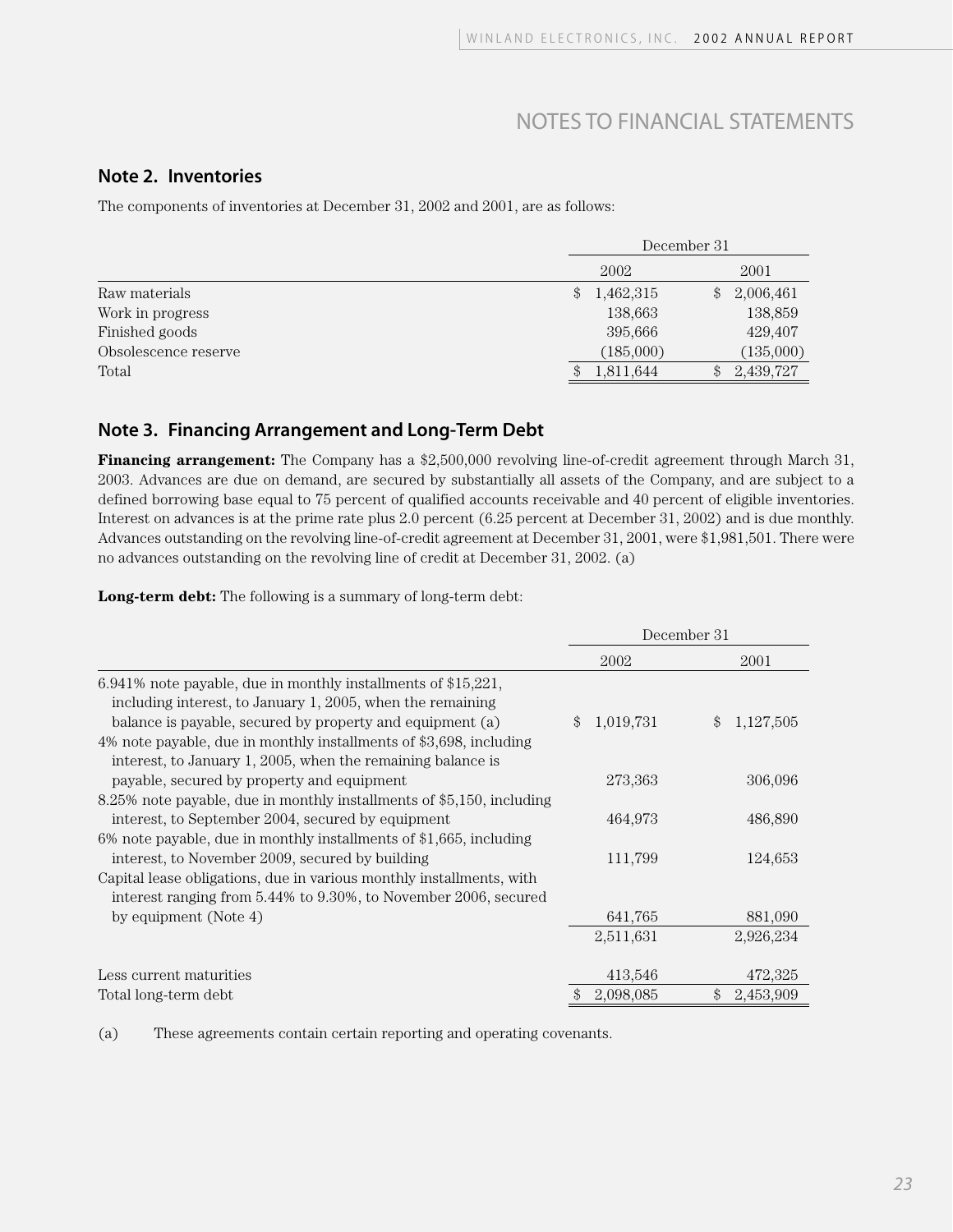### **Note 3. Financing Arrangement and Long-Term Debt (Continued)**

Approximate maturities of long-term debt for years subsequent to December 31, 2002, are as follows:

| 2003       | \$            | 414,000   |
|------------|---------------|-----------|
| 2004       |               | 836,000   |
| 2005       |               | 1,112,000 |
| 2006       |               | 99,000    |
| 2007       |               | 17,000    |
| Thereafter |               | 34,000    |
| Total      | $\mathcal{S}$ | 2,512,000 |

#### **Note 4. Commitments and Contingencies**

**Capital leases:** The Company is leasing certain equipment under capital leases. The cost and accumulated depreciation of assets acquired under capital leases at December 31, 2002 and 2001, are as follows:

|                                          | 2002            |         | 2001        |
|------------------------------------------|-----------------|---------|-------------|
| Cost                                     | 1.417.078<br>\$ |         | \$2,070,802 |
| Accumulated depreciation                 |                 | 806.471 | 1,105,106   |
| Net leased property under capital leases |                 | 610.607 | 965.696     |

The future minimum lease payments under capital leases and the aggregate present value of the net minimum lease payments at December 31, 2002, are approximately as follows:

| 2003<br>2004<br>2005<br>2006<br>Total minimum lease payments             | \$<br>254,000<br>268,000<br>112,000<br>85,000<br>719,000 |
|--------------------------------------------------------------------------|----------------------------------------------------------|
| Less amount representing interest                                        | 77,000                                                   |
| Present value of net minimum lease payments (included in long-term debt) | 642.000                                                  |

**Operating leases:** The Company leases certain equipment and vehicles under noncancelable operating leases through October 2003. The Company is responsible for all repairs and maintenance, insurance and other related expenses in connection with these leases.

Rental and other related expenses for the above leases for the years ended December 31, 2002 and 2001, were approximately \$37,000 and \$68,000, respectively.

Approximate future minimum annual lease payments under these leases as of December 31, 2002, are \$10,000 for the year ending December 31, 2003.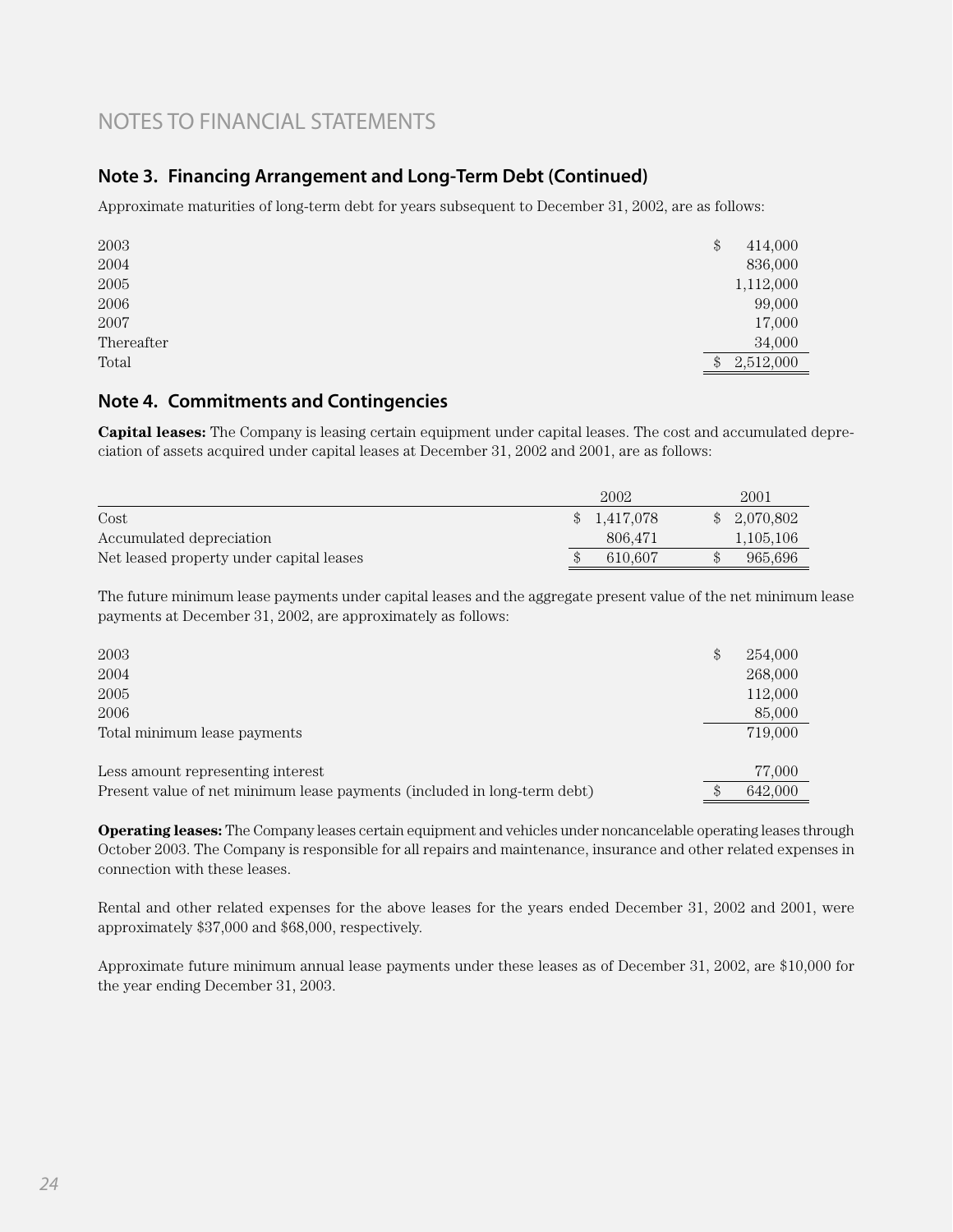#### **Note 5. Deferred Revenue**

During 1994, the Company and the city of Mankato entered into a tax increment financing agreement for the construction of the Company's operating facility. In connection with this agreement, the city donated land improvements with a fair value of \$270,009. The fair value of land improvements donated was accounted for as deferred revenue and is being amortized over 39 years, which is the life of the building.

#### **Note 6. Income Taxes**

Components of the provision for (benefits of) income taxes are as follows:

|                                | December 31   |  |            |
|--------------------------------|---------------|--|------------|
|                                | 2002          |  | 2001       |
| Currently (refundable) payable | \$<br>320,000 |  | (180, 400) |
| Deferred                       | (186,000)     |  | 54,800     |
|                                | \$<br>134,000 |  | (125,600)  |

The statutory income tax rate reconciliation to the effective rate is as follows:

|                                             | December 31 |          |  |
|---------------------------------------------|-------------|----------|--|
|                                             | 2002        | 2001     |  |
| Statutory U.S. income tax rate              | 35 %        | $(35)$ % |  |
| State taxes, net of federal tax effect      | 2 %         | $(1)$ %  |  |
| Tax benefit of NOL and credit carryforwards | $(18)$ %    | $(7)$ %  |  |
| Research and development tax credit         | $-$ %       | $(7)$ %  |  |
| Utilization of federal NOL carryback        | $-$ %       | 6 %      |  |
| Valuation allowance                         | $(8)$ %     | 31 %     |  |
| Effective income tax rate                   | 11 %        | $(13)$ % |  |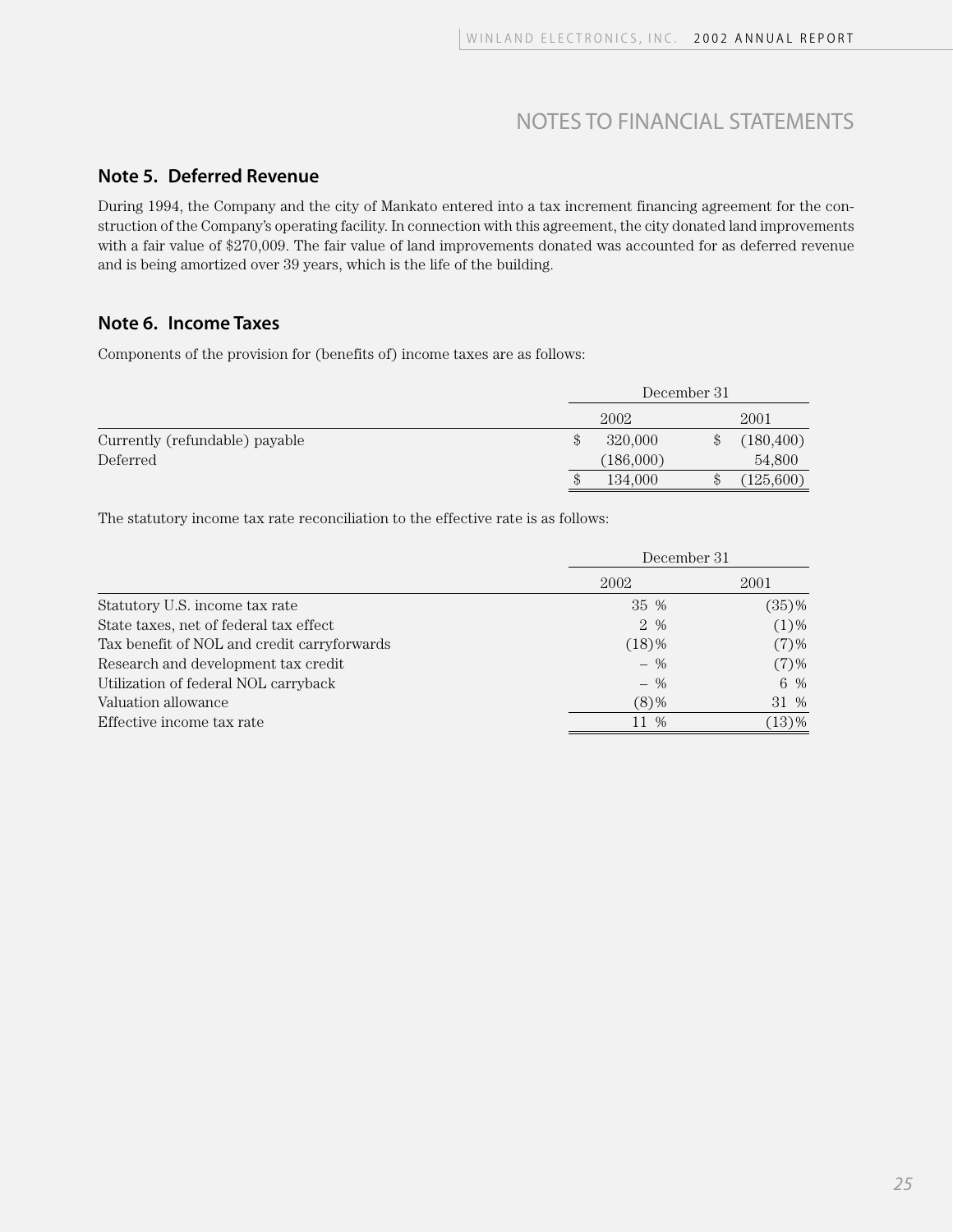#### **Note 6. Income Taxes (Continued)**

Net deferred tax assets (liabilities) consist of the following components as of December 31, 2002 and 2001:

|                                   |        | December 31 |       |           |  |
|-----------------------------------|--------|-------------|-------|-----------|--|
|                                   |        | 2002        |       | 2001      |  |
| Deferred tax assets:              |        |             |       |           |  |
| Inventory                         | $\$\,$ | 91,100      | $\$\$ | 79,800    |  |
| Allowance for doubtful accounts   |        | 3,700       |       | 3,700     |  |
| NOL carryforwards and tax credits |        | 91,900      |       | 313,000   |  |
| Other                             |        | 109,600     |       | 72,300    |  |
|                                   |        | 296,300     |       | 468,800   |  |
| Deferred tax liabilities:         |        |             |       |           |  |
| Property and equipment            |        | 110,300     |       | 153,600   |  |
|                                   |        | 186,000     |       | 315,200   |  |
| Valuation allowance               |        |             |       | (315,200) |  |
| Net deferred tax assets           | \$     | 186,000     | \$    |           |  |

During the year ended December 31, 2001, the Company recorded a valuation allowance of \$315,200. The valuation allowance was established by management due to the difficulties in predicting when the net deferred tax assets would be utilized and the amount of future taxable income that may be generated. Realization of deferred tax assets is dependent on future taxable income during the period that deductible temporary differences and carryforwards are to be available to reduce taxable income. In 2002, the Company eliminated the previously recorded valuation allowance, as in the opinion of management it is more likely than not that the deferred income tax assets will be realized due to future profitability.

The components giving rise to the net deferred tax assets and liabilities described above have been included in the accompanying balance sheets as current assets.

At December 31, 2002, the Company has approximately \$87,000 of tax credits with no expiration dates and another \$5,000 of tax credits that expire in 2021.

#### **Note 7. Stock-Based Compensation Plans**

**Stock option plan:** The Company has reserved 750,000 common shares for issuance under qualified and nonqualified stock options for its key employees and directors. Option prices are the respective market values of the stock at the time the options were granted. Options become exercisable as determined at the date of grant by a committee of the Board of Directors. Options generally expire five years after the date of grant, unless an earlier expiration date is set at the time of grant.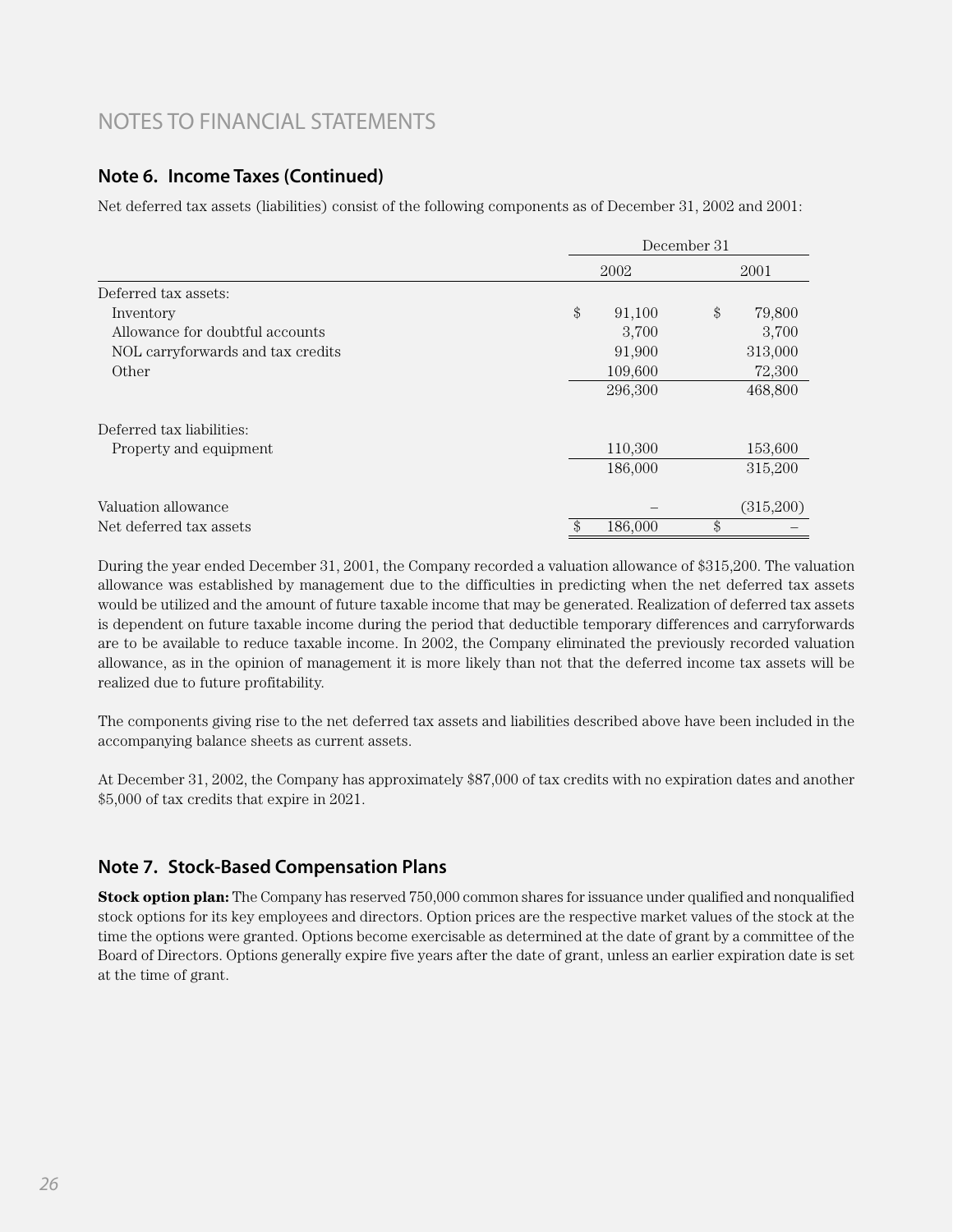#### **Note 7. Stock-Based Compensation Plans (Continued)**

As noted in Note 1, the Company has adopted the disclosure-only provisions of Statement of Financial Accounting Standards No. 123, *Accounting for Stock-Based Compensation*. Accordingly, the fair value of each option grant is estimated on the date of grant using the Black-Scholes option pricing model with the following weighted-average assumptions used for grants in 2002 and 2001:

|                                 | December 31 |         |  |
|---------------------------------|-------------|---------|--|
|                                 | 2002        | 2001    |  |
| Expected life of options        | 5 years     | 3 years |  |
| Expected dividend yield         | $0.0\%$     | $0.0\%$ |  |
| Expected stock price volatility | 68.5%       | 61.6%   |  |
| Risk-free interest rate         | 3.0%        | $6.5\%$ |  |

The pro forma effect on earnings in 2002 and 2001 is not representative of the pro forma effect in future years because it does not take into consideration pro forma compensation expense related to grants made prior to 1995.

Additional information relating to all outstanding options as of December 31, 2002 and 2001, is as follows:

|                                                                                                                             | 2002          |    |           |            | 2001 |           |  |
|-----------------------------------------------------------------------------------------------------------------------------|---------------|----|-----------|------------|------|-----------|--|
|                                                                                                                             |               |    | Weighted- |            |      | Weighted- |  |
|                                                                                                                             |               |    | Average   |            |      | Average   |  |
|                                                                                                                             |               |    | Exercise  |            |      | Exercise  |  |
|                                                                                                                             | <b>Shares</b> |    | Price     | Shares     |      | Price     |  |
| Options outstanding, beginning of year                                                                                      | 375,600       | \$ | 1.80      | 405,000    | \$   | 2.10      |  |
| Exercised                                                                                                                   | (17,000)      |    | 1.55      |            |      |           |  |
| Expired                                                                                                                     | (97,600)      |    | 1.91      | (103, 400) |      | 2.13      |  |
| Granted                                                                                                                     | 128,000       |    | 1.74      | 74,000     |      | 0.72      |  |
| Options outstanding, end of year                                                                                            | 389,000       | \$ | 1.76      | 375,600    | \$   | 1.80      |  |
| Weighted-average fair value of options granted<br>during the year, computed using the Black-Scholes<br>option pricing model |               | \$ | 0.66      |            | \$   | 0.42      |  |

The following table summarizes information about stock options outstanding at December 31, 2002:

|                          |           | <b>Options Outstanding</b> |    |           | Options Exercisable |    |           |
|--------------------------|-----------|----------------------------|----|-----------|---------------------|----|-----------|
|                          |           | Weighted-                  |    |           |                     |    |           |
|                          |           | Average                    |    | Weighted- |                     |    | Weighted- |
|                          |           | Remaining                  |    | Average   |                     |    | Average   |
|                          | Number    | Contractual                |    | Exercise  | Number              |    | Exercise  |
| Range of Exercise Prices | of Shares | Life (Years)               |    | Price     | of Shares           |    | Price     |
| $$0.53$$ to $$0.95$      | 79,000    | 4.3                        | \$ | 0.75      | 35,800              | \$ | 0.83      |
| \$1.25 to $$1.75$        | 131,000   | 3.2                        |    | 1.57      | 95,400              |    | 1.61      |
| \$1.88 to \$2.00         | 48,000    | 2.9                        |    | 1.98      | 24,000              |    | 1.98      |
| \$2.34 to \$2.94         | 131,000   | 2.2                        |    | 2.48      | 108,200             |    | 2.48      |
|                          | 389,000   |                            | \$ | 1.76      | 263.400             | \$ | 1.89      |

At December 31, 2001, there were 237,900 options exercisable at a weighted-average exercise price of \$1.94.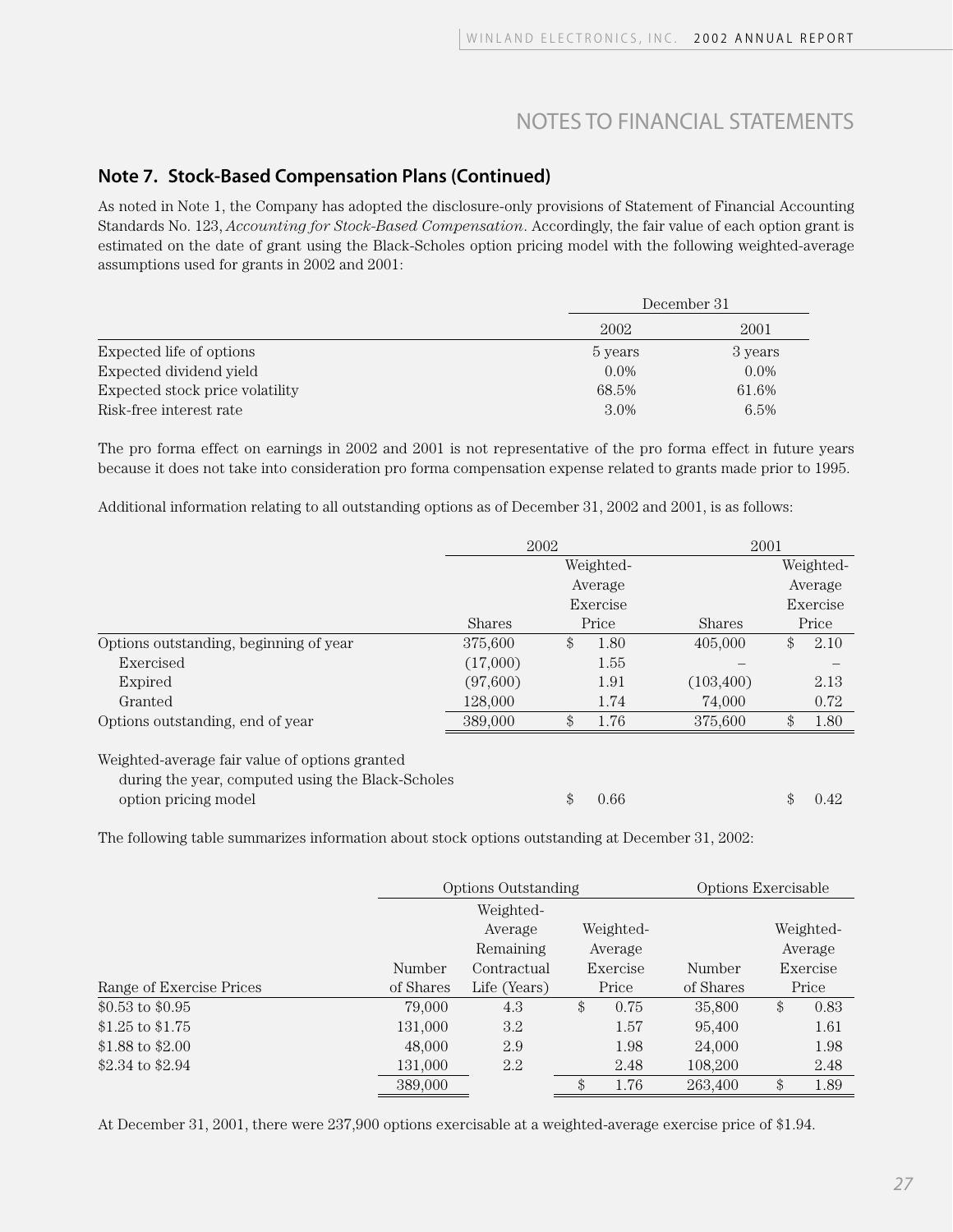#### **Note 8. Employee Benefit Plans**

**Pension plan:** The Company has a qualified defined contribution 401(k) profit-sharing plan for its employees who meet certain age and service requirements. Employees are allowed to make contributions up to 15 percent of their eligible compensation. The plan also provides for a company-sponsored match to be determined each year by the Board of Directors. The Company contributed approximately \$65,200 and \$71,200 to the plan for the years ended December 31, 2002 and 2001, respectively. In addition, the Company may make additional discretionary contributions to the plan to the extent authorized by the Board of Directors. There were no discretionary contributions to the plan for the years ended December 31, 2002 and 2001.

**Stock purchase plan:** The Company has adopted an employee stock purchase plan to provide substantially all employees an opportunity to purchase shares of its common stock through payroll deductions of up to 15 percent of eligible compensation. The plan provides for two annual six-month phases beginning January 1 and July 1, the grant dates. On June 30 and December 31, the exercise dates, participant account balances are used to purchase shares of stock at the lesser of 85 percent of the fair value of shares on the grant date or the exercise date. The employee stock purchase plan expires December 31, 2002. A total of 100,000 shares were originally available for purchase under the plan. There were 10,894 and 7,529 shares purchased under the plan for the years ended December 31, 2002 and 2001, respectively.

### **Note 9. Major Customers, International Sales and Enterprisewide Disclosures**

**Major customers:** The Company has customers which accounted for more than 10 percent of net sales for the years ended December 31, 2002 and 2001, as follows:

|                                                | 2002   | 2001 |
|------------------------------------------------|--------|------|
| Sales percentage:                              |        |      |
| Customer A                                     | 50%    | 35%  |
| Customer B                                     | 17%    | 16%  |
| Customer C                                     | $\ast$ | 15%  |
| Accounts receivable percentage at December 31: |        |      |
| Customer A                                     | 34%    | 38%  |
| Customer B                                     | 17%    | 19%  |
| Customer C                                     | $\ast$ | 2%   |

\*Customer accounted for less than 10 percent of net sales in 2002.

**International sales:** Export sales to international customers for 2002 and 2001 were approximately \$434,000 and \$290,000, respectively. Accounts receivable from international customers were approximately \$8,000 and \$27,000 at December 31, 2002 and 2001, respectively.

**Enterprisewide disclosures:** The following table presents revenue from external customers for each of the Company's groups of products and services:

|                                                      |                           | Years Ended December 31 |  |  |
|------------------------------------------------------|---------------------------|-------------------------|--|--|
|                                                      | 2002                      | 2001                    |  |  |
| Proprietary products and services, primarily for the |                           |                         |  |  |
| security/industrial, motor control and GPS market    | 2,709,200<br><sup>S</sup> | \$2,777,400             |  |  |
| Electronic controls and assemblies for OEM customers | 15,388,300                | 12,617,300              |  |  |
|                                                      | \$18,097,500              | \$15,394,700            |  |  |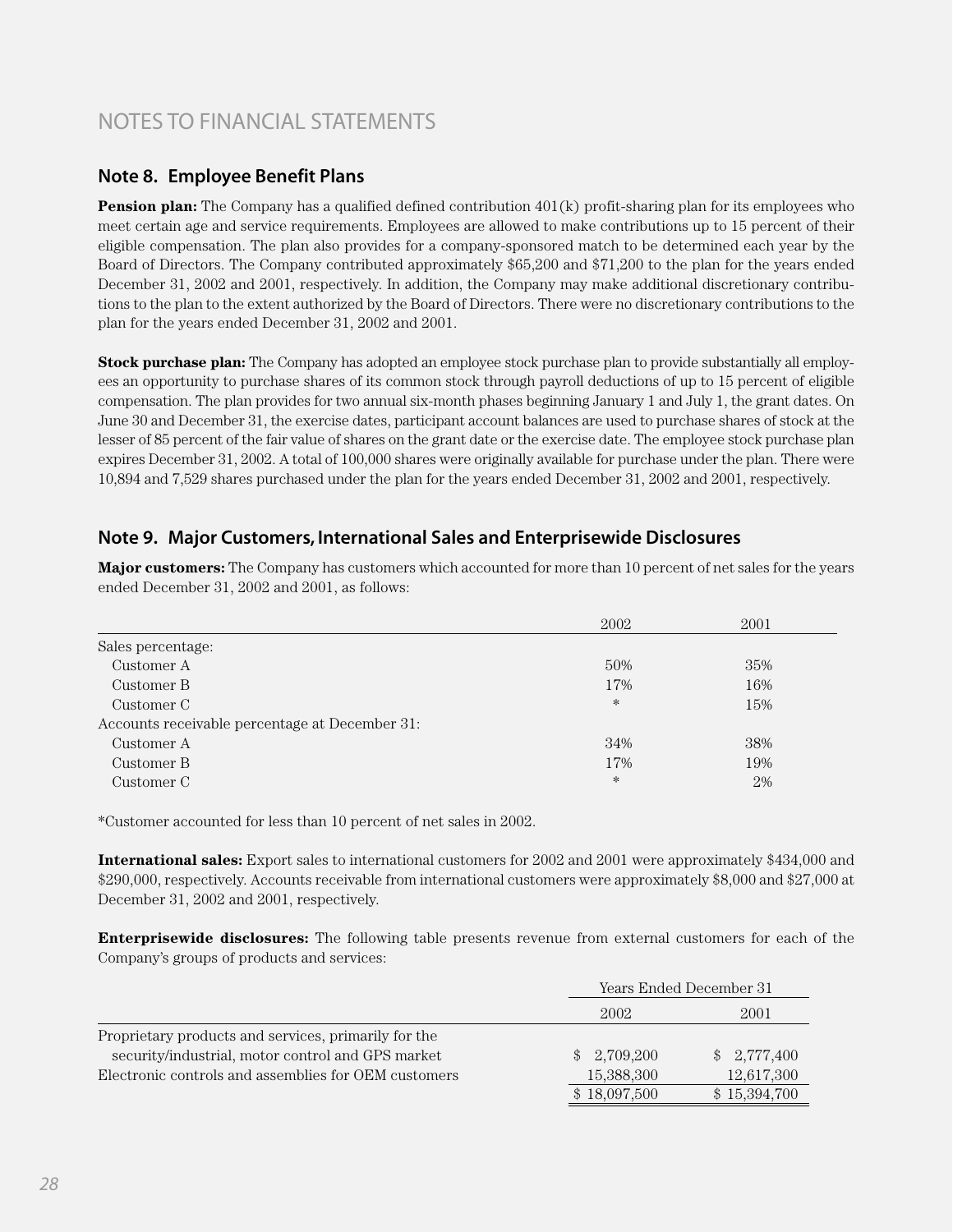## **WINLAND Environmental Security Products**

provide protection against unfavorable temperatures, humidity, water leakage and power failures.

## **WINLAND DC Motor Controls** offer precise variable speed control for

battery powered permanent magnet DC (PMDC) motors. Several standard models are provided to accommodate different motor voltage and current requirements. Ŧ

ä

**UEHICLE**